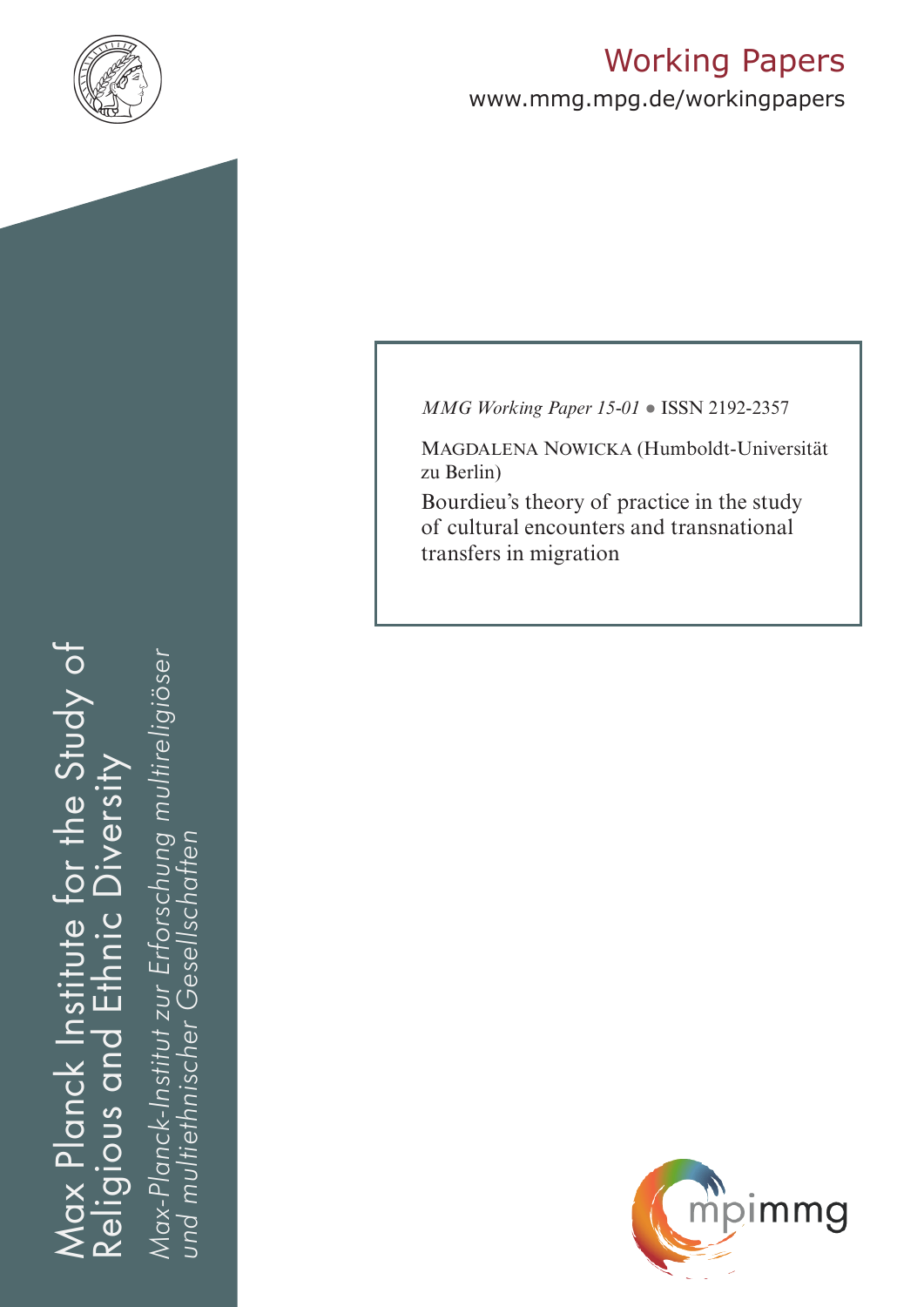Magdalena Nowicka (Humboldt-Universität zu Berlin) *Bourdieu's theory of practice in the study of cultural encounters and transnational transfers in migration* 

MMG Working Paper 15-01

Max-Planck-Institut zur Erforschung multireligiöser und multiethnischer Gesellschaften, *Max Planck Institute for the Study of Religious and Ethnic Diversity* Göttingen

© 2015 by the author

ISSN 2192-2357 (MMG Working Papers Print)

Working Papers are the work of staff members as well as visitors to the Institute's events. The analyses and opinions presented in the papers do not reflect those of the Institute but are those of the author alone.

Download: **www.mmg.mpg.de/workingpapers** 

MPI zur Erforschung multireligiöser und multiethnischer Gesellschaften MPI for the Study of Religious and Ethnic Diversity, Göttingen Hermann-Föge-Weg 11, 37073 Göttingen, Germany Tel.: +49 (551) 4956 - 0 Fax: +49 (551) 4956 - 170

**www.mmg.mpg.de**

**info@mmg.mpg.de**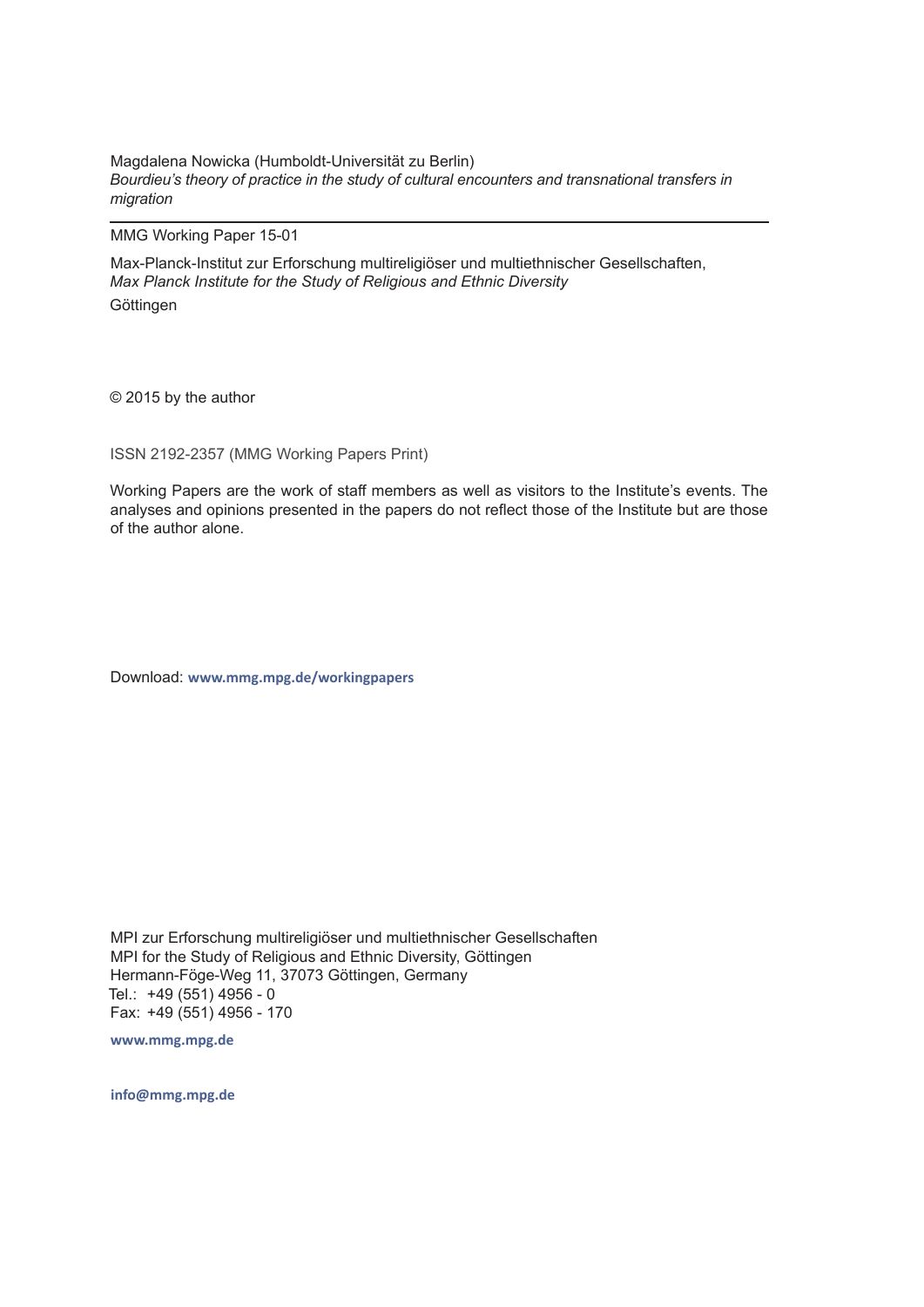### Abstract

This working paper provides the theoretical reflections and research objectives of the ongoing project *Transforming Migration: Transnational Transfer of Multicultural Habitus*. It develops the proposal of applying Bourdieu's theory of practice in studying intercultural skills of migrants and the mechanisms of their transfer to the space of origin of migrants. Conceptual merits and challenges of working with Bourdieu's intellectual heritage are discussed and illustrated with preliminary results from the project's first phase. The paper argues that Bourdieu's theory allows us to see the dispositions, attitudes, worldviews and practices that people display as processes rather than individual qualities, which need to be considered within a complex system of power relations between migrants, their host societies, and their transnationally spanning social networks.

**Keywords:** Pierre Bourdieu, Theory of Practice, Migrant Transnationalism, Cultural Encounters, Diversity.

#### Author

MAGDALENA NOWICKA (Dr. Phil.) is professor of Migration and Transnationalism at the Institute of Social Sciences, Humboldt-Universität zu Berlin, and a principal investigator of the ERC funded project TRANSFORmIG. She is member of the Berlin Institute for Integration and Migration Research (BIM). She holds degrees from the Universities of Warsaw, Krakow, and Munich. 2010-2013 she was research fellow at the Max Planck Institute for the Study of Religious and Ethnic Diversity, Göttingen. Her latest book is *The Ashgate Research Companion on Cosmopolitanism* (Farnham 2011, with Maria Rovisco). Currently she is working on a book on *Conviviality* (with Tilmann Heil, DeGruyter Open, forthcoming 2016).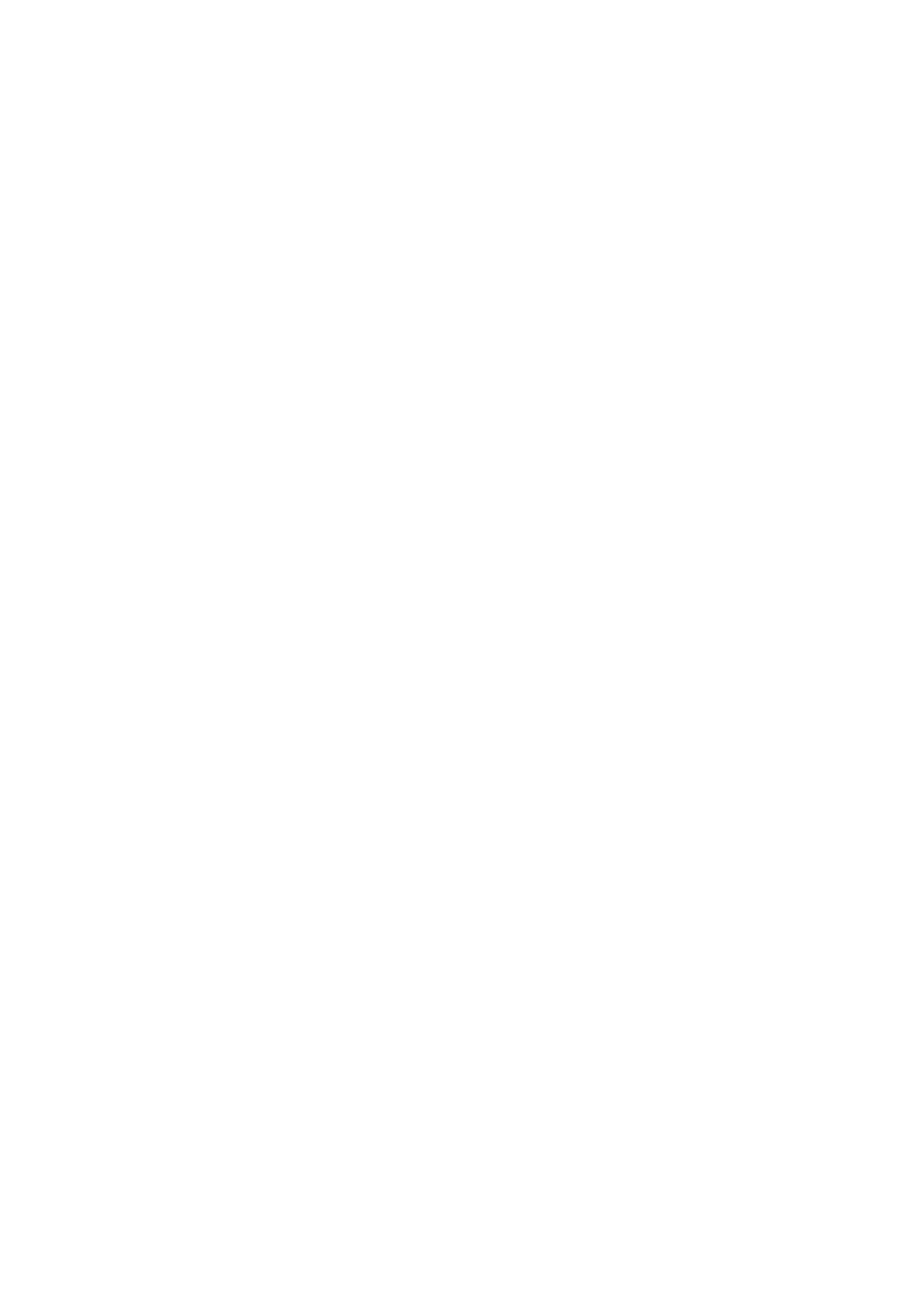# Contents

|  |  | 22 |
|--|--|----|
|  |  |    |
|  |  |    |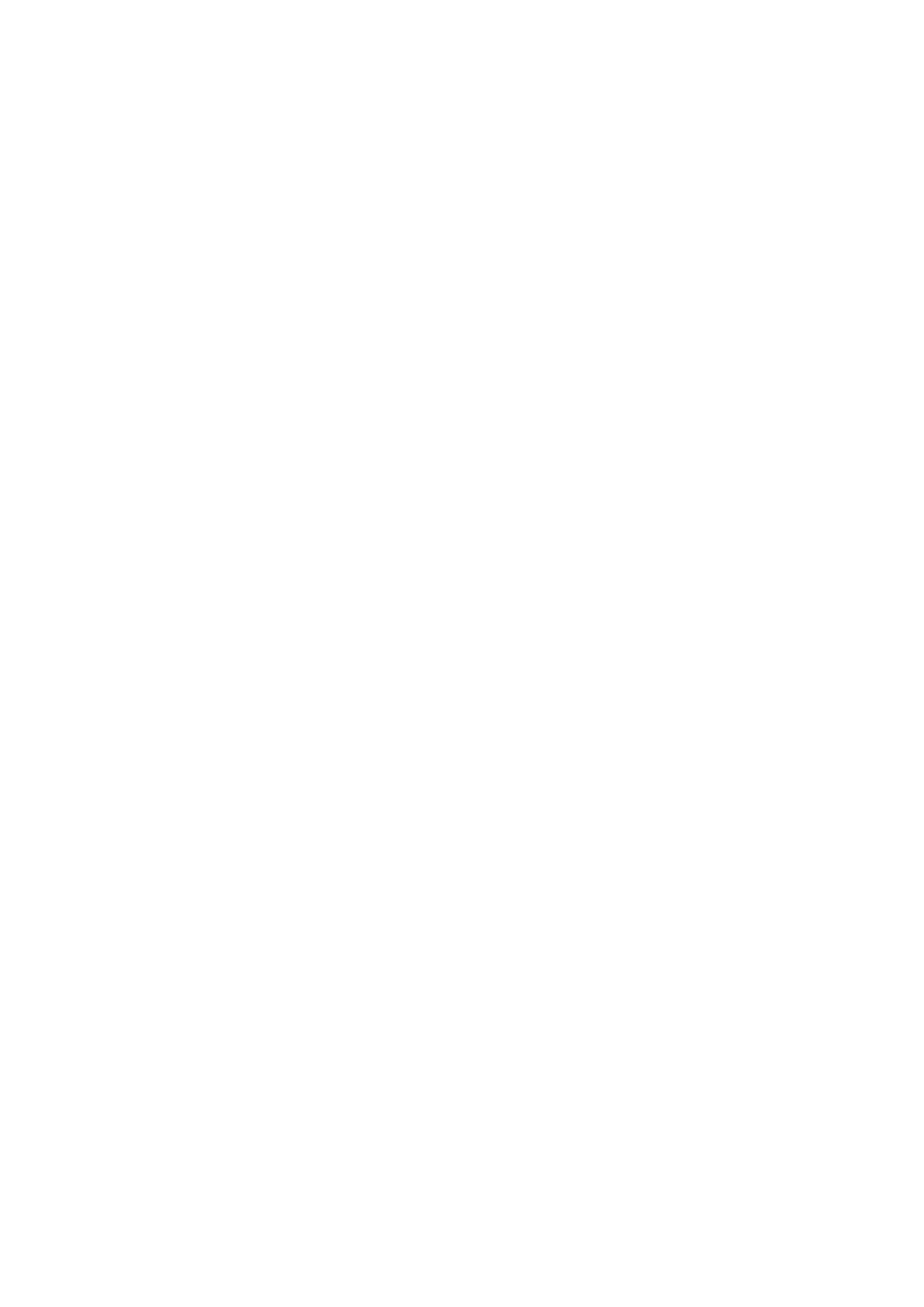#### 1. Introduction

The last decade has witnessed a growing academic and policy concern with 'living with difference' (Hall 1993: 359), in terms of individuals' capacities and the social conditions for it (ex. Amin 2002; 2012; Yeoh 2004; Binnie et al. 2006; Thrift 2008; Nava 2006). Several complex and interrelated processes, in particular globalization of material, imaginative and human forms of mobility, urbanization and diversification of urban populations (Vertovec 2011) are said to contribute to tensions between people of different social and cultural backgrounds. While that may not affect all places equally, the prevalence of social inequalities is one of reasons for violent conflicts, and the regular outbreak of such conflicts are reason enough to increase scientific efforts to understand when and why established residents and newcomers from other countries and cultures live peacefully together, and when and why not.

Conventional scholarship rooted in the Chicago School saw immigrant groups undertaking the norms, values, beliefs and behaviors of their 'hosts' (Gordon 1971; Berry 1980; Alba and Nee 2003). The most recent scholarship recognizes that adaptation processes are non-linear, and that they involve personal stress, ambivalences, rejections and contradictory outcomes (ex. Tabar et al. 2010), as migrants incorporate into a host society without losing their ties to the society and culture of origin (Glick Schiller et al. 2006). A second string of research, that often refers to the 'contact hypothesis' put forward by Gordon Allport in 1954 (overview in Hewstone 2009), is concerned with conditions for convivial encounters in urban spaces (Amin 2008; Simpson 2011; Koch and Latham 2011) and the transformative role that immigrants play in city life (Clayton 2009; Valentine 2008; Lobo 2010; Valentine and Waite 2012; Matejskova and Leitner 2011). This new 'geography of encounters' (Valentine 2008) seeks to explore the complex and intersecting ways in which power between different city populations operates.

The first puzzling problem identified by recent research, and yet insufficiently explained by it, is the "paradoxical gap between values [that people declare having vis à vis other people] and [their actual] practices [vis à vis other people]" (Valentine 2008: 325). Such a gap, is for example displayed, when people claim tolerance but still engage in violent actions against members of other groups, or when positive encounters in a neighborhood are accompanied by narrative strategies of racial or ethnic hierarchy building, exclusion or superiority and discrimination. The last case has been demonstrated in the case of the 'new', post-2004, Polish immigrants to UK who narratively construct their identities as superior to other national and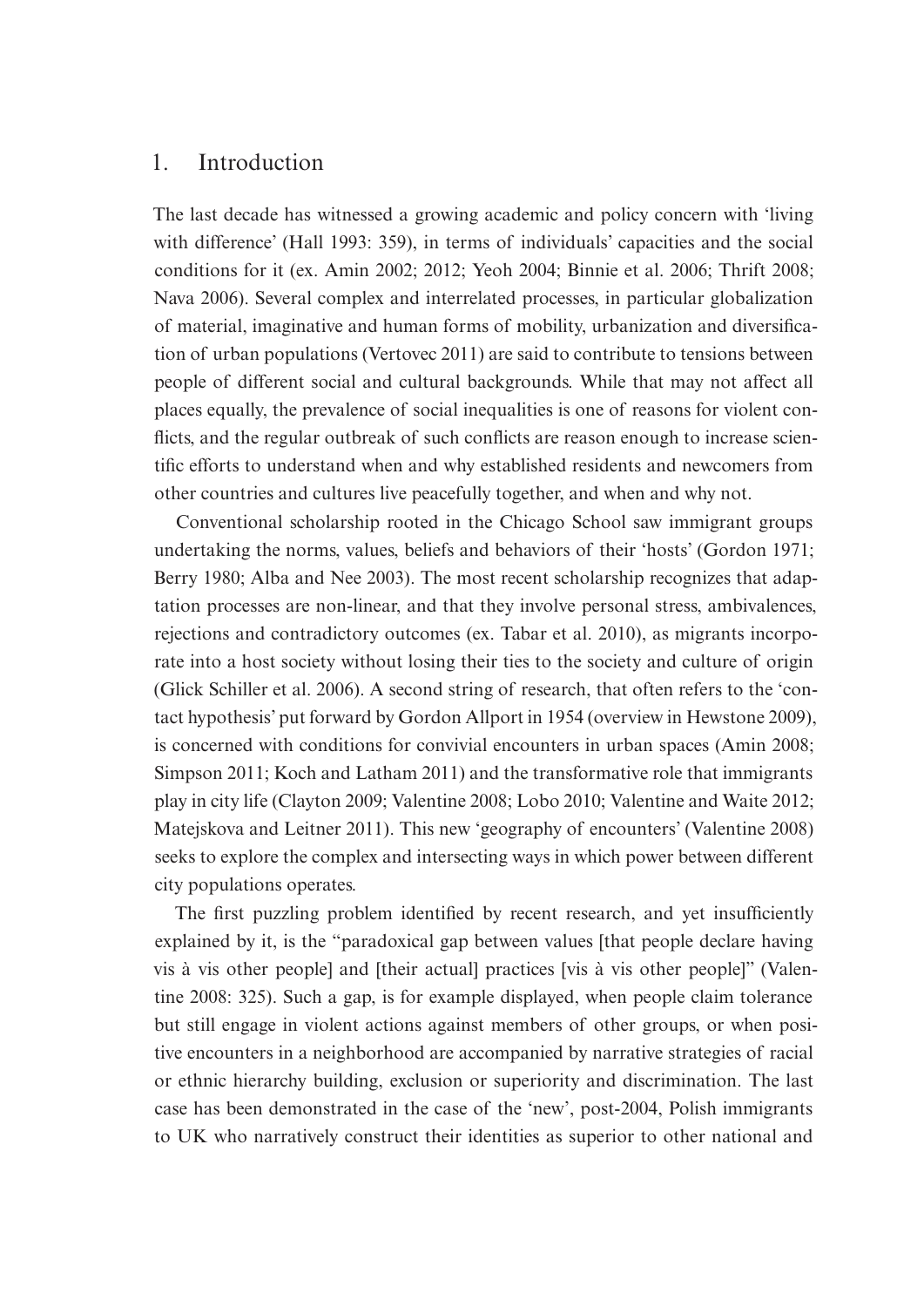ethnic groups (Datta and Brickell 2009; Nowicka 2014a). At the same time, Poles in the UK integrate quickly and successfully into British society. The evidence thus proves contradictory: their social networks extend to outgroups (White and Ryan 2008) while they at the same time easily adopt the racial discourses present in UK (Nowicka 2014a).

The second issue dealt with in this research is the question of whether or not encounters with cultural difference can be 'meaningful' in the sense of transforming into more general and durable attitudes of tolerance towards diversity (Valentine 2008: 325), and if so, how this process occurs. The weakness of previous studies is to focus on the attitudes that people declare, although it is well recognized that there is no simple causality between declared attitudes and practices (Howarth 2006). Moreover, some research suggests that the way attitudes are declared in conversation (and also in a research interview) is driven by general rules of communication (Maas et al. 1989); the developing field of social cognition research draws our attention to how prejudice and stereotypes are implicit and inaccessible to people's conscious selfdeclarations (Gawronski and Payne 2010). To understand people's action choices, we must thus go beyond exploring their declarative attitudes.

The large ongoing project *Transforming Migration: Transnational Transfer of Multicultural Habitus* (TRANSFORmIG)<sup>1</sup> at the Humboldt University in Berlin addresses the issue of cultural encounters, their mechanisms and conditions and their durable meaning. It does so using the epistemological and conceptual framework developed by Pierre Bourdieu. Bourdieu draws our attention to the dynamic transformations of social actor's values, orientations, beliefs and behaviors in relation to the field to which he or she becomes and is a part of. This is why TRANSFORmIG considers the process of migrants' adaptation to a new environment in terms of habitus and its transformations. The project exemplarily investigates how Polish migrants encounter ethnically, culturally and religiously different others in super-diverse urban settings in Germany and England. Moreover, the project is interested in the meaning of intercultural experiences beyond the single moment and place of encounter;

<sup>1</sup> The idea for TRANSFORmIG emerged during my research fellowship at the Max Planck Institute for the Study of Ethnic and Religious Diversity in Göttingen. I am endlessly thankful to the colleagues and friends from the institute who inspired my thinking and for the great support of the whole team in preparing the proposal to the European Research Council. TRANSFORmIG is founded by the ERC Starting Grant No. 313369 awarded to Magdalena Nowicka. For more information visit **[www.transformig.hu-berlin.de](http://www.transformig.hu-berlin.de)**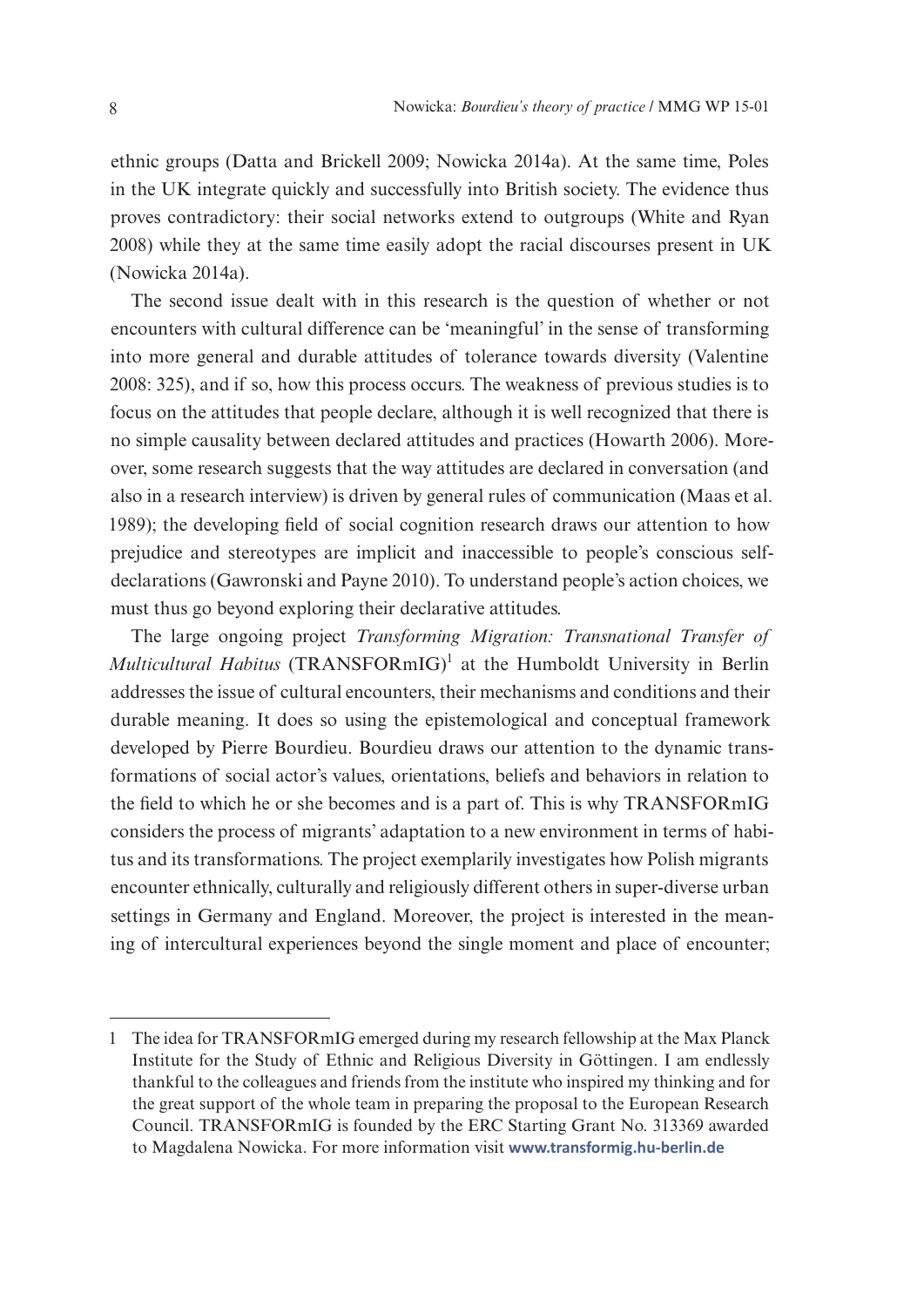therefore, it asks which mechanisms govern the transfer of migrants' newly acquired habitus to their friends and relatives in their place of origin.

This working paper provides the theoretical reflections and research objectives<sup>2</sup> of the TRANSFORmIG project. In particular, it develops the proposal of applying Bourdieu's theory of practice in studying intercultural skills and their transfer. I begin with a brief overview of the project's design and its main research questions. The discussion that follows focuses on the conceptual merits and challenges of working with Bourdieu's intellectual heritage when empirically researching how encounters with ethnic, religious and socio-cultural diversity affects both the people involved in such situations, as well as larger groups whose members are not directly exposed to super-diversity. To illustrate my argument I use several vignettes based on field notes and the preliminary analysis of the first tranches of the project's empirical material that was collected in the last months.

I argue that Bourdieu's theory allows us to see the dispositions, attitudes, worldviews and practices that people display as processes rather than individual qualities. It also allows us to address the transformation of migrant dispositions within complex systems of power relations. However, Bourdieu's theory needs to be adapted to the demands of researching transnational migrants and social fields. I address several challenges related to the use of Bourdieu's theory of practice, and identify a number of open questions in his conceptualization of habitus relation to the study of transnational migration. In particular, Bourdieu did not reflect much on the mechanisms of the emergence of habitus amongst entire groups, or the inter-personal transmission of dispositions, despite the fact that he gave attention to the inter-generational transmission of habitus. He rejected symbolic interactionism and the study of 'manifest social relations' (Bourdieu 1977: 175) in order to give priority to the analysis of 'objective relations' in the fields. Only his late work focused more on how people interact with others, or enter into relationships with others to increase their capital (de Nooy 2003). The transfer we study occurs in 'manifest relationships'.

As the project is still in progress, I conclude the paper by sketching how future results will contribute to the literature and to reflections on the question of how to live-with-difference.

<sup>2</sup> Methodological challenges of implementing Bourdieu's conceptual and methodological toolset are discussed at length in Nowicka 2015. A detailed account of sampling design and the sample overview can be found at **[www.transformig.hu-berlin.de](http://www.transformig.hu-berlin.de)**.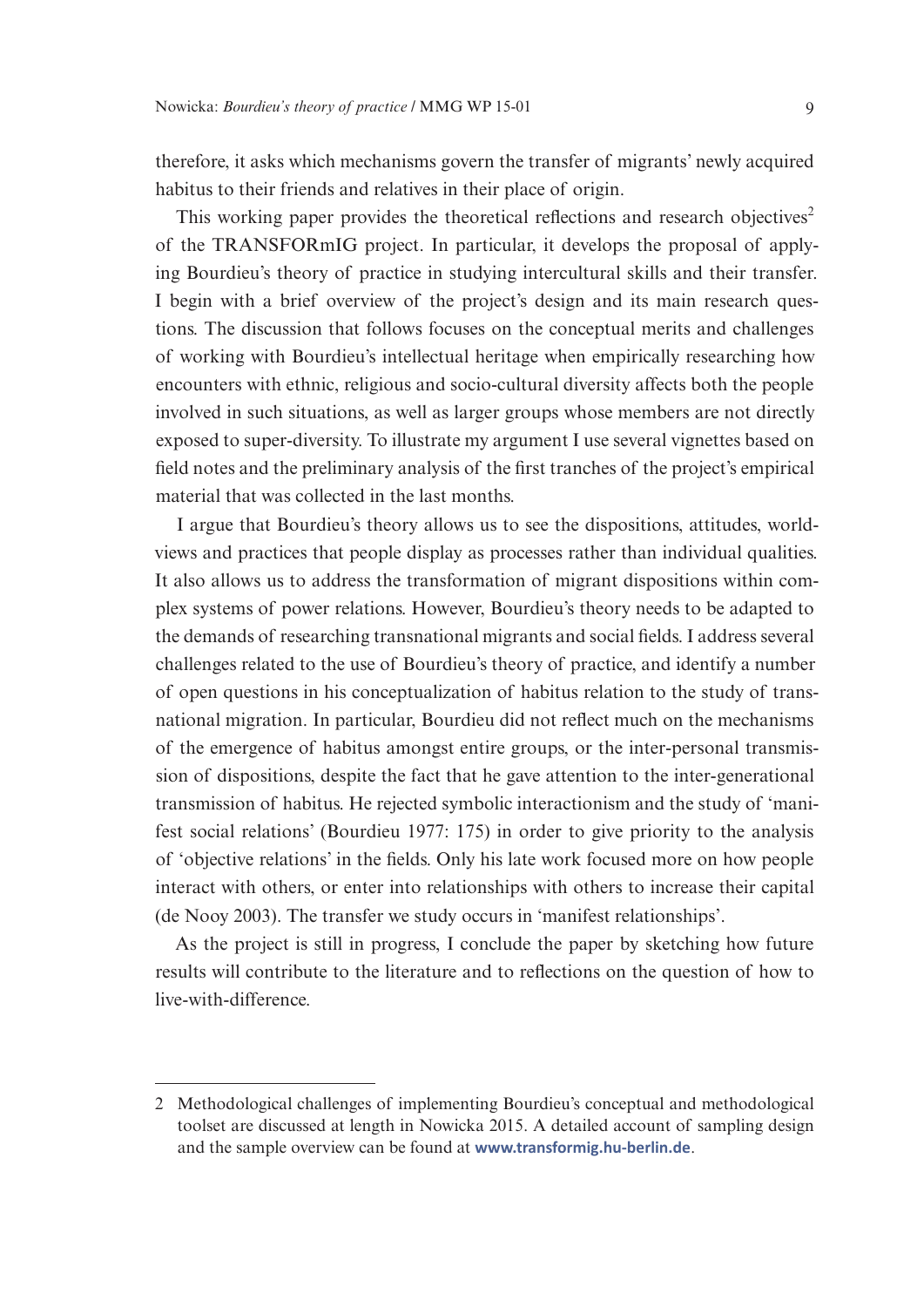#### 2. TRANSFORmIG's research questions

TRANSFORmIG replies to calls for understanding the meaning of cultural encounters and asks: how do migrants develop the competence to successfully operate within a new society and culture, and will these newly acquired intercultural skills and attitudes transfer between individuals and geographical locations? Can migration trigger a shift towards more tolerance and respect for ethnic and cultural diversity in the countries of origin? And how are these effects mediated by particular conditions? Accordingly, the objectives of TRANSFORmIG are to examine intercultural competences of migrants and their peer groups in the home country, to reveal the perceptions of diversity and their contexts, and to understand the conditions of acquisition and transfer of habitus. TRANSFORmIG exemplarily studies Polish migrants in England (London and Birmingham) and Germany (Berlin and Munich) who arrived in these countries after May 2004 as new citizens of the European Union.

TRANSFORmIG is rooted is the numerous studies on migration, in particular of Poles, to other European countries. Their results are often contradictory. For example, we know that Poles in the UK extend their social networks to include British citizens (Burrell 2009), but they also adopt the racial discourse present in the UK (Nowicka 2014a) and construct their identities as superior to other national and ethnic groups (Datta and Brickell 2009; Nowicka 2012). More broadly, there is a clash between migrants' cosmopolitan outlook (Glick Schiller and Irving 2014) and the prevalence of racism, anti-Semitism and prejudice in Europe (Zick et al. 2011). On the other hand, there is growing recognition of the importance of the transfer of ideas and norms, social support, innovation, knowledge, and models of behavior along transnational social networks (Krzyzowski 2013; Levitt and Lamba-Nieves 2011). Yet, despite the evidence on durable and vivid flows, provided by voluminous literature on migrant transnationalism (overview in Vertovec 2009), and studies on the social remittances of migrants in the USA (ex. Levitt 2001), we only have contradictory findings on how non-migrants are affected by these flows. For example, migrant remittances may actually service to reproduce traditional gender roles (King et al. 2006), but they may also liberate women from family ties (Taylor et al. 2006). If we want to know whether cultural encounters of migrants in the culturally heterogeneous settings of their residence are meaningful, we inevitably have to look at their places of origin as well and ask if, and how, their experiences change their non-migrant peers and their lifeworlds. TRANSFORmIG, therefore, collects data on migrants' social networks, which include non-migrants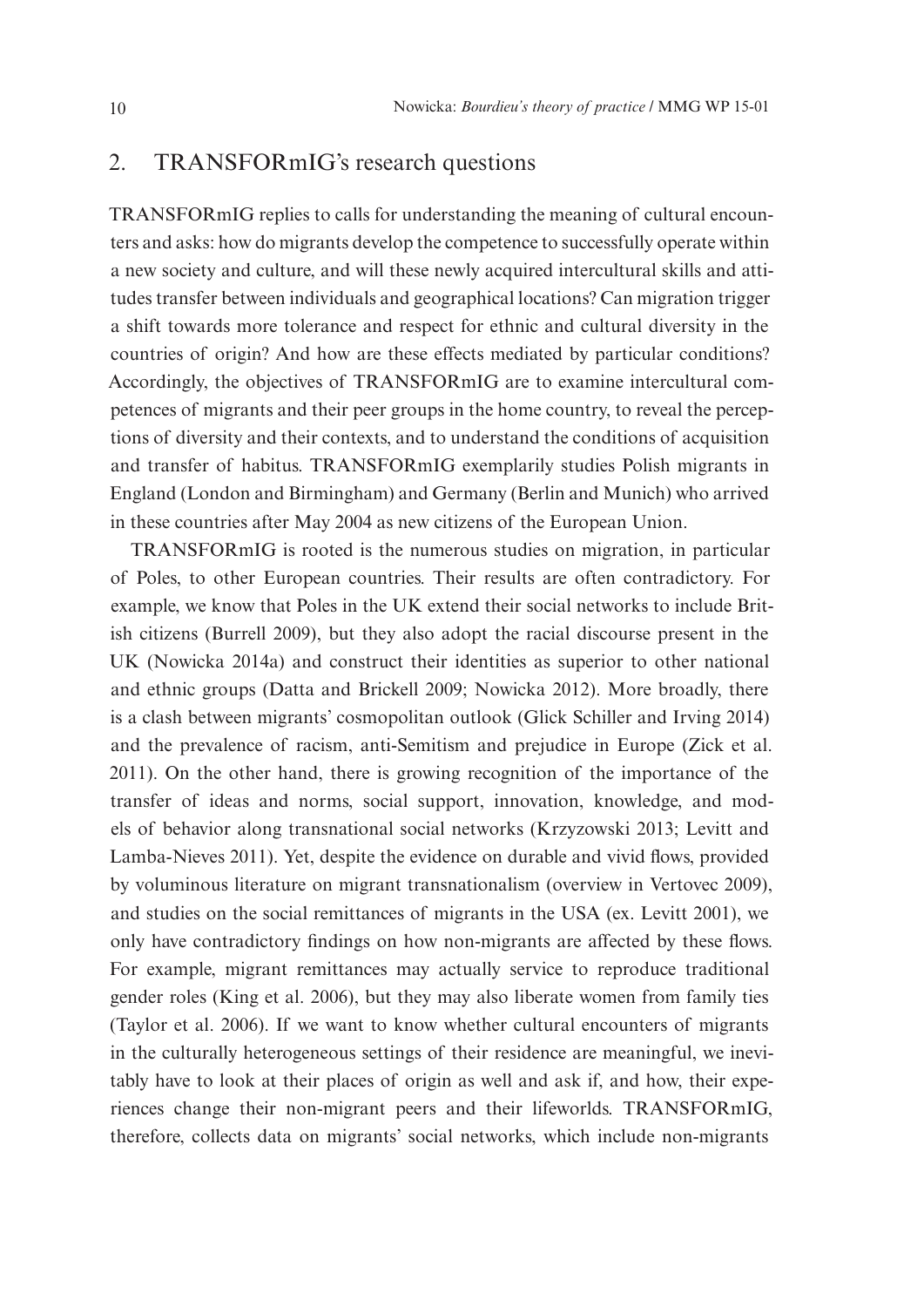in Poland. Interviews with selected peers in Poland provide information on how meanings assigned to encounters with diversity are negotiated in transnational social spaces.

Accordingly, our research demands a theoretical framework that fulfills multiple requirements. First, it needs to consider social actor's (past) dispositions, which impact on how they encounter other people abroad. At the same time, the theory needs to remedy some of the shortcomings of the classical enculturation approaches that considered migrants' competences as fix and given, and thus ready to reject, or be replaced, if needed (Berry 1997). Thus, and second, such a theory ought to understand dispositions, attitudes, worldviews, and practices that people display as being processes rather than individual qualities. Change – of individuals and groups – is for us of primary interest. We believe that large scale migration – and this is true for the Polish case – impacts whole societies, as it certainly does impact individuals and their families. Third, an appropriate theory will address how ideas and values transfer between people. Empirical studies on such transfers have so far failed in establishing their mechanisms and conditions. Fourth, a suitable theory will be attuned to the calls from new human geography to address power relations both between the members of majority and minority groups, as well as between different minorities. We suspect that particular structures of micro-level power relations are an important factor in enhancing or hindering both the acquisition and transfer of intercultural competence in migration.

For these reasons, Bourdieu's theory of practice offers an ideal theoretical framing for TRANSFORmIG's research goals. The notion of habitus allows us to address the dispositions that migrants 'bring with' them to a new country, as well as how they evolve with time in a new social setting. Bourdieu's notion of hysteresis (1977; 2000a; 1999) is particularly useful in this respect. We can best shed light on the dynamics of struggles for positions that involve strategies of discriminating others and feeling superior to other groups, through the notion of field. Further, Bourdieu (1977) forcefully argued that practices are neither a consequence of individual attitudes nor of their thinking or rational calculations; his theory thus allows to go beyond the research on declared attitudes and helps to understand intercultural encounters as social praxis that is embedded in complex structures of symbolic relations between social actors.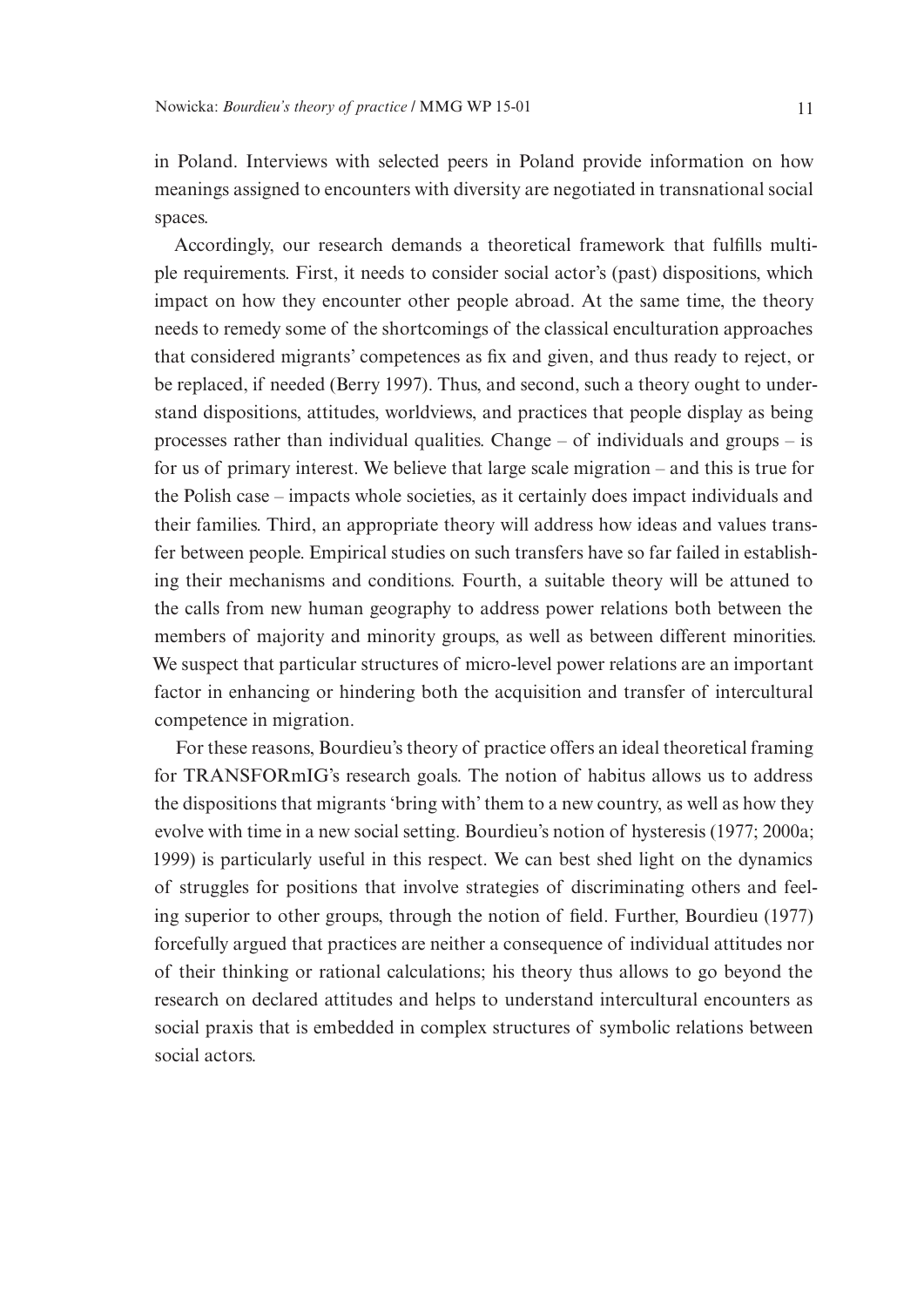#### 3. Migration, hysteresis and transformation of habitus

The recognition of the social nature of attitudes such as tolerances towards people of other ethnicity or religion goes back to the work of Thomas and Znaniecki (1919), who explored social attitudes and their process of re-organization amongst immigrants from rural Poland as they adjusted to urban life in America. Later, the concept of 'social representation' was coined in psychology to grasp how meanings are generated socially (Wagner 2012).<sup>3</sup> Social representations are deeply internalized and embodied by the social actors sharing the same social conditioning, and they are evident in social practices (Bradbury 1999). Bourdieu's (1977) proposal bears some similarities to this concept, as it stresses the deeply social nature of attitudes and practices. Bourdieu's conception of habitus points to how practices are a result of actors' positioning in complex structures of power and their ability to mobilise the social, cultural and economic resources they posit and to generate new forms of capital in order to sustain or improve their symbolic status.

Bourdieu defines habitus as a property of social actors. It is 'structured' by one's past and present circumstances (such as family upbringing and educational experiences), and helps to shape one's present and future practice. Habitus comprises a system of dispositions that generate perceptions, appreciations and practices (Bourdieu 1990: 53). Habitus is thus a result as well as a cause for an individual's way of being, acting and thinking. It accounts for the 'practical knowledge' of social actors in the sense that they 'know', through socialization, how to act, feel, talk, hold one's body, etc.

Practice, according to Bourdieu, results from relations between one's disposition (habitus) and one's position in a field  $(capital)^4$ , within the current state of 'play' of that field (Bourdieu 1986: 101). Consequently, practice does not possess distinctive qualities such as its own structure that would not be an effect and cause of habi-

<sup>3</sup> The turn towards individualism and experimentalism in social psychology for decades shaped the research on attitudes understood as fixed, enduring internal dispositions of individuals and it finally led to the critical reaction to this stance in form of theories of 'social representations (Howarth 2006).

<sup>4</sup> 'Capital' belongs to Bourdieu's three main "thinking tools", together with 'habitus' and 'field'. TRANSFORmIG considers how social actors' dispositions and practices change accordingly to the shifting positions they take in the field(s), dependently on how valorisation of capital(s) is (re)negotiated in the field. In this article I cease to provide readers with a lengthy discussion on the term and how it is applied in migration scholarship; instead, I recommend further readings (Nowicka 2012; 2013; 2015).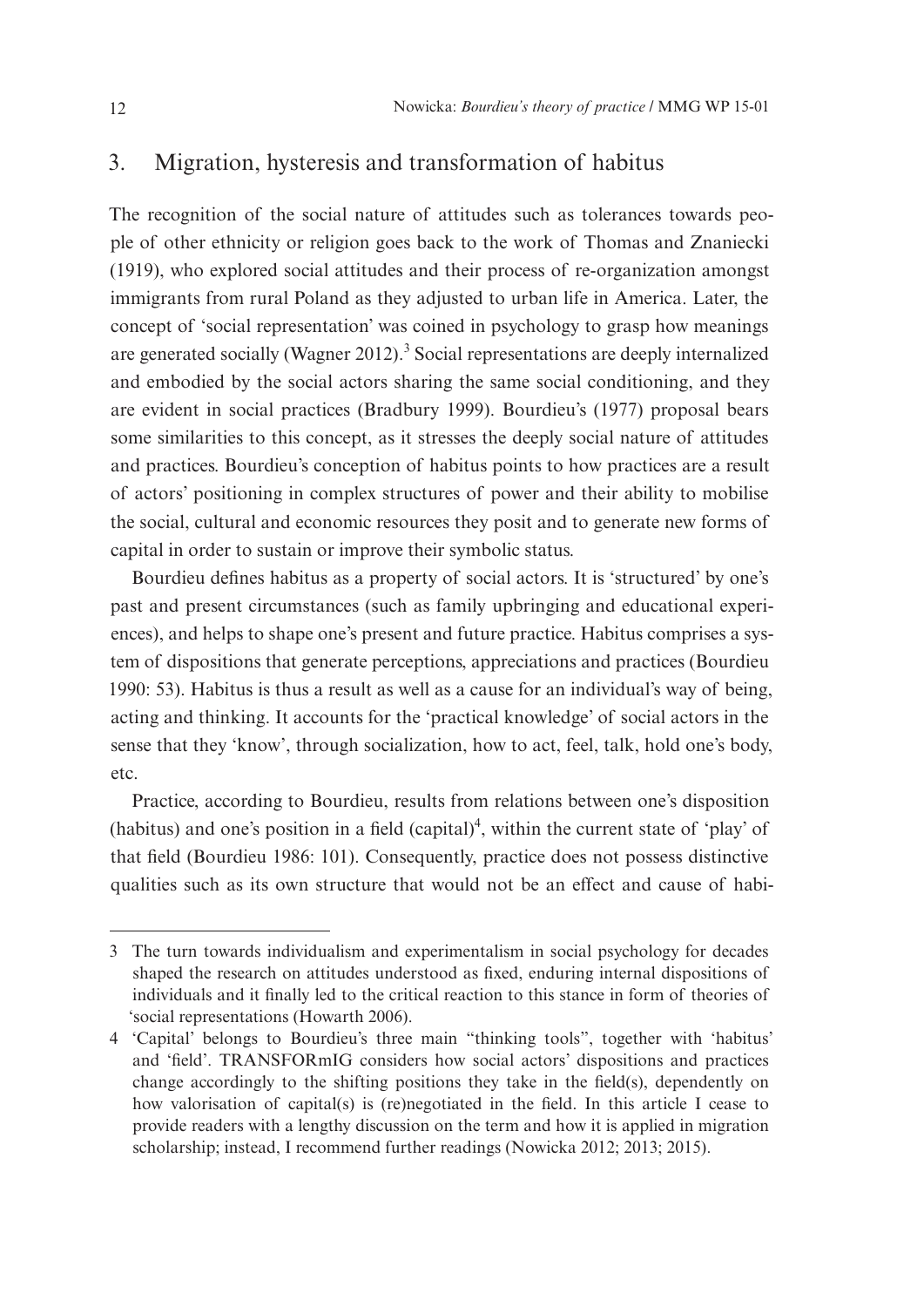tus' relation to the field. If so, cognitive, emotional and habitual aspects of practice need to be understood as analytical categories inherent to habitus acting in the field. Thus, in order to understand the practices of actors, it is crucial to understand their habituses and the nature of the fields they are active in. The challenge, though, is to account for the evolving 'logics and histories' of both habitus and a field (Bourdieu 1993: 46), and for their mutual influences. The field, as part of the ongoing contexts in which we live, structures the habitus; while at the same time the habitus is the basis for actors' understandings of their lives and the fields in which they act.

This immanently relational view on habitus is of key importance to TRANSFORmIG, which wants to understand how migrants might be affected through cultural encounters, and thus how their habitus transforms. Bourdieu often neglected to make change explicit in his analyses (Hardy 2012). Yet he writes: 'habitus, as a product of social conditionings, and thus of history (…) is endlessly transformed' (Bourdieu 1994: 7). According to Bourdieu, a change in the field necessitates change in habitus, as well as vice versa. Thereby, he distinguishes two possibilities: when change occurs gradually in following already anticipated pathways and when the field is under crisis and changes occur abruptly or even catastrophically with corresponding consequences for the participants in the field. In the first case, habitus and field are well matched and the change is homeostatic. Individuals then feel, in the field, like "fish in water". When a field changes abruptly, habitus might be lagging behind this change, it might misfit the field. Bourdieu uses the term 'hystersis' for this situation which he borrowed from scientific experimentation context and which means a mismatch between two elements which were previously coordinated, and time-lag between a change in a property and changes in an agent on which it depends (Hardy 2012: 128). For him, the two elements that depend on one another are habitus and field (Bourdieu 1977: 78). If the field changes abruptly, for example due to some external intervention that offers new opportunities, the participants of the field might not be equipped with the attitudes and practices that are needed to recognize, grasp and occupy these new field positions.

Bourdieu (2000b; 1988) describes and analyses a number of examples of habitusfield misfits and transformations, mainly in respect to educational and professional fields. Yet, he also offers an account of the personal experiences of an Algerian family in Paris. The expectations and practices of the older generation that they acquired in rural Algeria are difficult to maintain in the new environment in Paris, and they do not possess the right capital to claim desirable field positions. Their struggles to find a sustainable way of living are misrecognized within the local field of their neighbor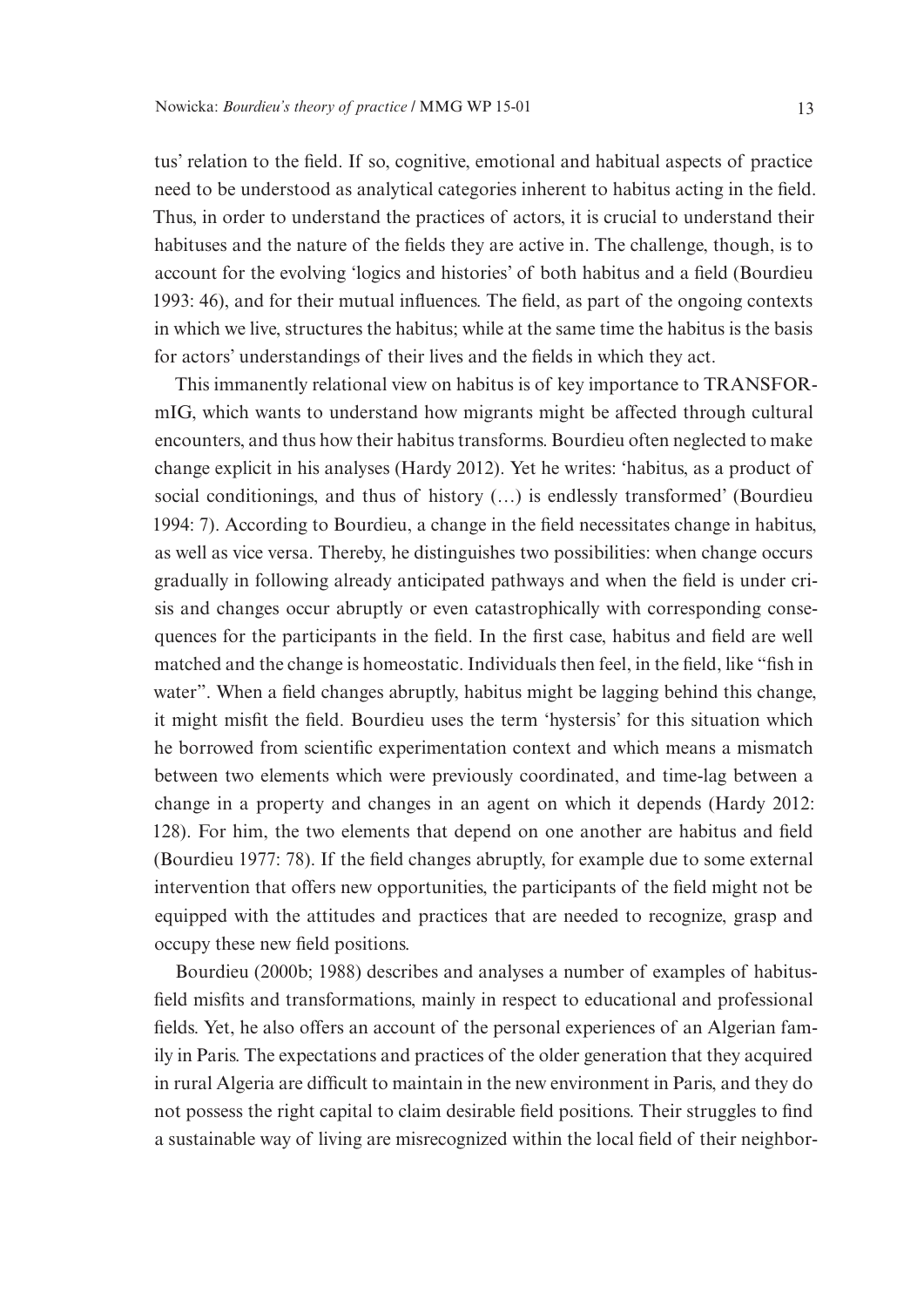hood (Bourdieu 1999). The effects of hysteresis may diminish or vanish, providing enough time has passed. Within "definite boundaries", habitus can be "practically transformed", so Bourdieu (Bourdieu 1990: 116).

Several authors have noticed the usefulness of Bourdieu's theory of practices, and in particular the notion of habitus, for the study of migrants' incorporation. For example, Tabar and Noble (in press) are interested in embodied transformations of the migrant into an inhabitant of the country of settlement by acquisition of a new habitus.<sup>5</sup> They focus in particular on the moments of disorientation that reveal the mismatch between habitus and setting. While they take the perspective of a migrant, Wise (2010) considers the misfit of habitus of longstanding residents in a neighborhood that is increasingly diversified through immigration. She explores the sensuous and affective reactions, the ruptures and disjuncture of previously well-fitted habitus, and the discomfort experienced by residents in their encounters with newcomers. Bauder (2005) also considers a misfit between the habitus acquired in the country of origin and the field (the labor market, for example) of the country receiving migrants. He understands the mismatch of habitus and field in terms of not 'knowing the rules of the game'.

Thereby the first question emerges as to whether migrants simply juggle "cleft habitus" and navigate the dissonance between the norms and practices acquired prior to and post migration, or whether their habitus transforms to the extent that it loses its past qualities. What is the nature of the corrections and adjustments of one's habitus? Bauder (2005) tends to see the possibilities for such changes as being quite limited, as his respondents seek fields and situations in which their old habitus fits instead of having to undergo transformation. Also Wolanik Boström and Öhlander (2012) observe how Polish medical doctors in Sweden change some of their embodied dispositions but are unable to fully 'master the game' in the field of a Swedish hospital. On the contrary, Tabar and Noble (in press) show how habitus slowly becomes fitted to a new field.

The 'Polish case' studied by TRANSFORmIG is particularly instructive because of the diametrically differential contexts between which the transnational migrants 'switch': Britain and Germany are characterized by a level and kind of multicultural complexity (Vertovec 2007) that is unknown to immigrants from Poland, which

<sup>5</sup> It is worth stressing at this point the main conceptual difference of Bourdieu's framework to theories of assimilation, acculturation and integration: the last assume integration INTO a group, a society, a culture. Bourdieu instead considers a dynamic and intertwined change of migrant habitus and the field in which she or he begins to 'play'.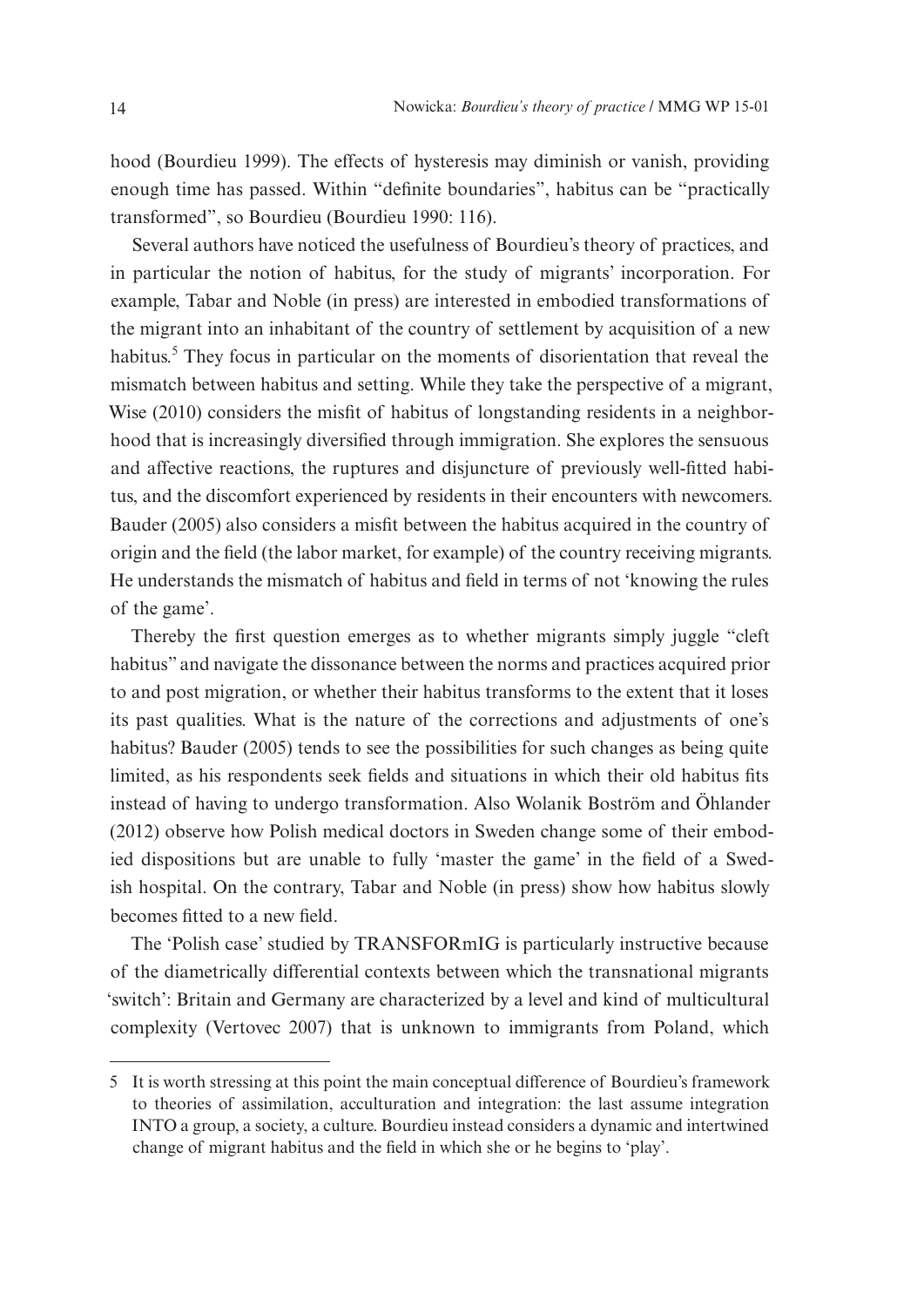is recognized as one of the most ethnically homogenous countries in the world (Triandafyllifou 2011). Indeed, it seems that anti-Semitic and racist outlooks are a part of Polish habitus: some survey research in Poland demonstrates that Poles feel they should protect their culture from the influences of other cultures, and they believe that some cultures are superior and some races more gifted than others. Two thirds of Poles opt for separation between immigrants and their hosts, and are against cultural mixing (Zick et al. 2011). These attitudes are grounded in the understanding of multiculturalism that is based on the historical memory of the Noble's democracy and the Commonwealth of Poland and Lithuania in 16th and 17th century, rather than the contemporary context, and they go hand in hand with the marginalization of ethnic and cultural minorities' presence in public space and the social sphere (Triandafyllidou 2011: 116). Scholars investigating the conditions mediating contact between different groups and its effectiveness emphasize the importance of knowing about differences; being aware of group differences rather than factual information per se influences attitudes towards other groups (Wolsko et al. 2000). If so, the homogeneity of the Polish society might work to hinder positive outcomes of contacts between Polish migrants and the members of different groups in Germany and Great Britain.

My own previous study among Poles in Midlands and London shows that Polish migrants tend to code difference into national categories, which are more familiar to them than the ethnic, racial or religious categorizations common in the UK (Nowicka 2014a). In Bourdieu's terminology, their categories of perception originate in their past experience. Their narratives about diversity in their place of residence in England include references to the supposed national origin of people (or commodities) and are mixed with general acknowledgements of diversity ('cultural mix', 'colorful blend', 'diversity', 'mixture', 'variety'), as observed in people's dress and skin color. At the same time, Poles seem to miss an appropriate vocabulary to describe ethnicity and use the neologism 'ciapaty' to describe people who are 'neither white nor black'. The meaning they assign to the encounters with diversity in England is thus the consequence of their habitus, which has been shaped by their 'Polish past'.

TRANSFORmIG collects narratives that will enable us to look at post-migration hysteresis and its exact mechanisms. For example, our research participants often recount situations in which they did not or still do not feel at ease. Commonly, Poles in England recall how they were stressed by neighbors asking them 'how are you?'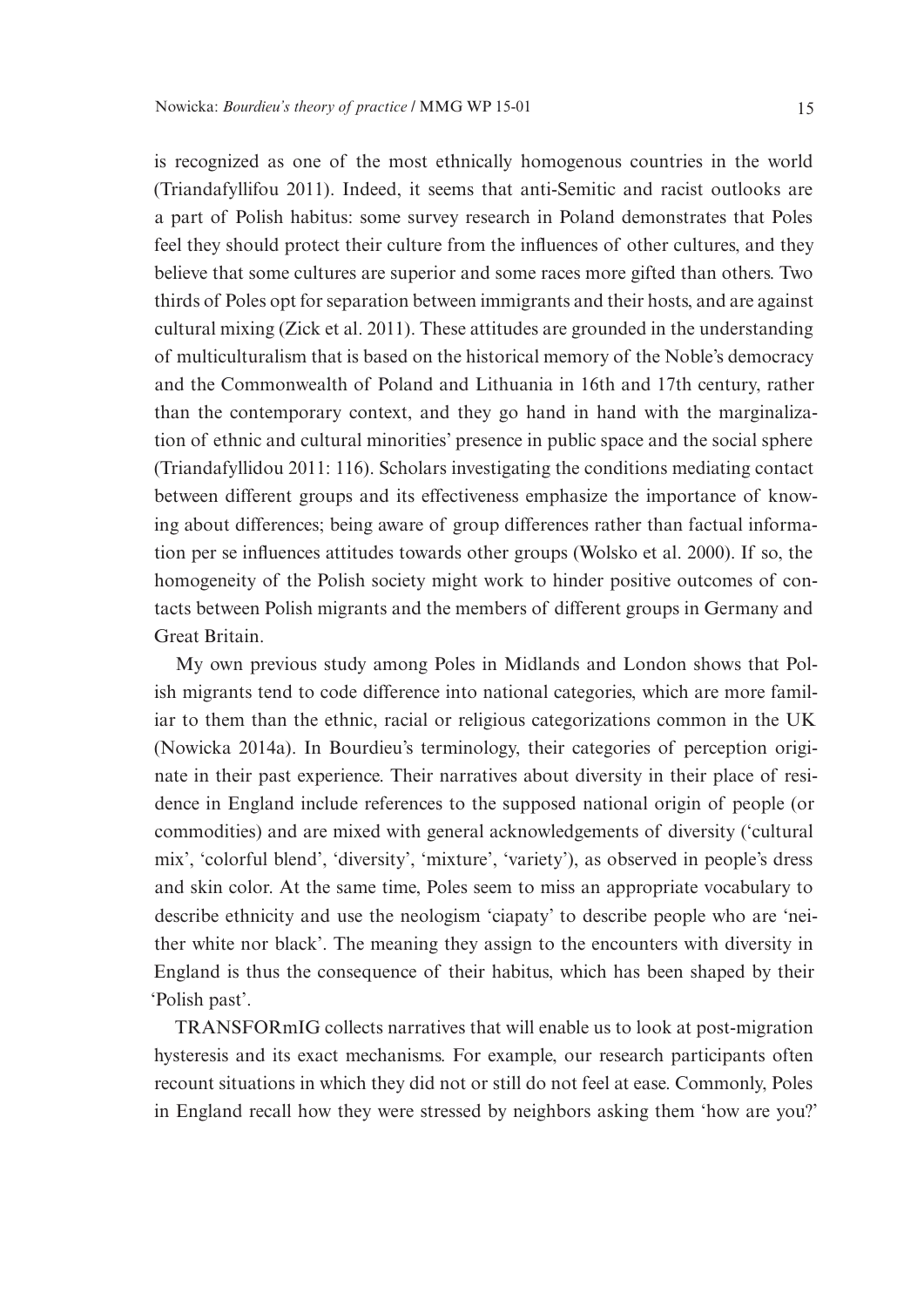and passing by without awaiting the detailed and honest answer.<sup>6</sup> As Bourdieu's own research suggests, the misfit of habitus may be durable and lead to weak labor market positions of migrants (Nowicka 2013). On the contrary, the interviews we collect are full of examples of how migrants gradually adapt practices of their hosts and change their attitudes and value orientations.

Thereby, the challenge for us is to identity the exact mechanisms of such transformations of habitus (or the lack thereof). It seems that initial reactions to hysteresis could be shock and anger, critique or rejection of the new situation (Jo 2013: 21). These initial reactions might be followed by failure to achieve a desired position in the society and a final change of practice, which might be facilitated by contact with respective institutions or individuals who act as "cultural mentors" (Jo 2013: 31). In TRANSFORmIG, we observe that life partners belonging to a different culture or ethnic group, are often such very successful cultural mentors for Polish migrants. But also, the initial reaction might be one of novelty and positive engagement with the new situation, and it might be followed by discomfort or insecurity, a negative judgment of the new condition, anda sense of out-of-placeness, which can then be replaced by reorientation and re-shaping of habitus, which in turn enables a more active participation in the new field and a mastering of the daily life more akin to the others in the field (Tabar and Noble, in press).

To research change, according to Bourdieu, means to understand individual dispositions as being mobilized in the field of power relations in which the individuals struggle for positions. This understanding enables us to go beyond the research on the declarative attitudes of migrants. But Bourdieu was also critical of reducing social scientific analysis to describing the activity and life views of the research participants (Calhoun 2003: 281). Accordingly, we attempt to capture individual attitudes and practices as displayed in narrations and combine the lessons learnt with ethnographic investigations of the urban contexts in which our research respondents are embedded (Nowicka 2015). TRANSFORmIG studies Polish migrants in four cities: London, Birmingham, Berlin and Munich. Each country and city provides migrants with different opportunities for intercultural encounters. The fact, for example, that the Poles we interviewed in Birmingham reside in terraced houses, whereas in Berlin they mostly reside in blocks of flats, impacts on how our research participants nar-

<sup>6</sup> All references to the data collected in TRANSFORmIG have an illustrative and indicative character. At the time of writing this paper, we have not completed fully the coding of data material and the following data analysis. However, our research experience allows us to see some trends in the data which illustrate well the theoretical points that I make here.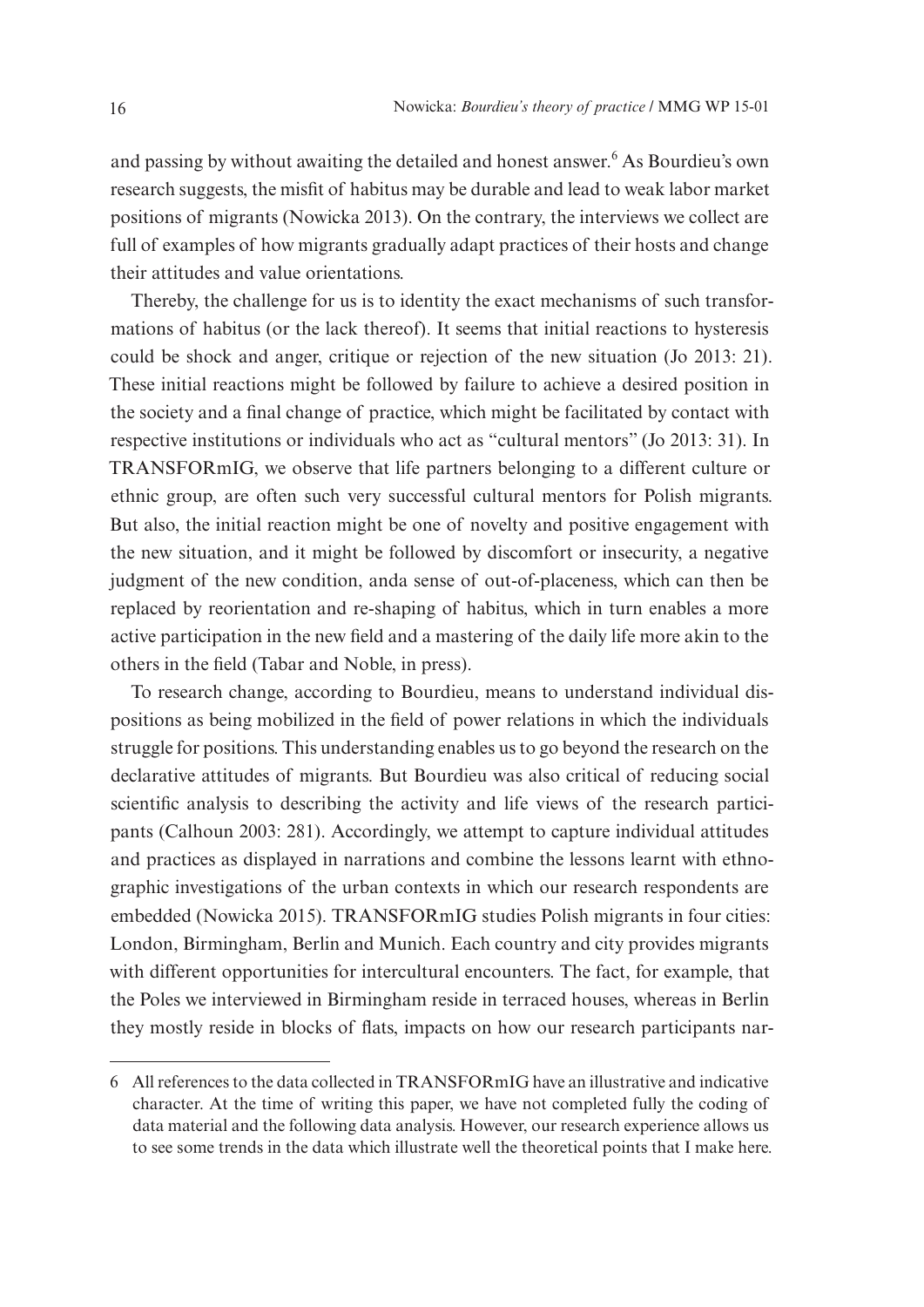rate on ethnic relations in neighborhoods, and what kinds of cultural capital they need to master the situations of encounters. Polish ethnic infrastructures, their density, quality and availability, are another aspect that we consider. In this respect, we add to Bourdieu's understanding of the relevance of material space for social fields of power.

Next to the materialities of places, and particular configurations of ethnic diversity, the local discourses on living-with-difference, such as cosmopolitanism, or multiculturalism, play a role as part of the doxa (pre-reflexive, intuitive knowledge, shared opinions and perceptions) in the migration field: we observe that the perceptions of ethnic relations in public spaces differ between the countries. In England, the Poles we interviewed seem to observe class difference, which they do not understand and rather choose to narratively code into race; they describe the question of order in public space in terms of dirt. The racialized narrative is of Black or mixed neighborhoods inhabited primarily by the Pakistani and Indian majority, as dirty. In Germany, on the other hand, the tranquility and quietness of urban places seems to be the major category by which ethnic relations are described. Accordingly, Poles report on complex patterns of who – Germans, Turks, Arabs, Poles – are 'properly behaving' or not, for example in (dis)respecting house rules. In both cases, Poles mobilize a set of stereotypes (Indian as dirty, Germans as setting and respecting rules) that are a part of their 'Polish habitus'. In each place, though, different dispositions are mobilized, which enables us to analyze the workings of each social field by scrutinizing the similarities and differences across the cases. In turn, we can say that racial attitudes are not a quality of a Polish person per se; instead, racial attitudes emerge in their particular form as a result of habitus working in the field (Nowicka 2014b). However, the meaning that Poles assign, for example, to different practices, or smells, in public spaces, depend also on their class origin and aspiration. Accordingly, those with higher cultural capital perceive of Indian foods in terms of enriching the cultural landscape; those with little cultural capital tend to value Indian foods in terms of more possibilities of consumption. Here Bourdieu's theory of practice brings us clear advantages and a very sophisticated and complex toolset to understand the complexity of intercultural encounters in urban spaces.

TRANSFORmIG is designed as a qualitative longitudinal study (Krings et al. 2009; Moriarty et al. 2013) that includes three waves of semi-structured narratives interviews with Polish migrants in Germany and England, as well as narrative interviews with their families and friends in Poland, focus group interviews and ethnographic case studies in all three countries. The longitudinal design is particularly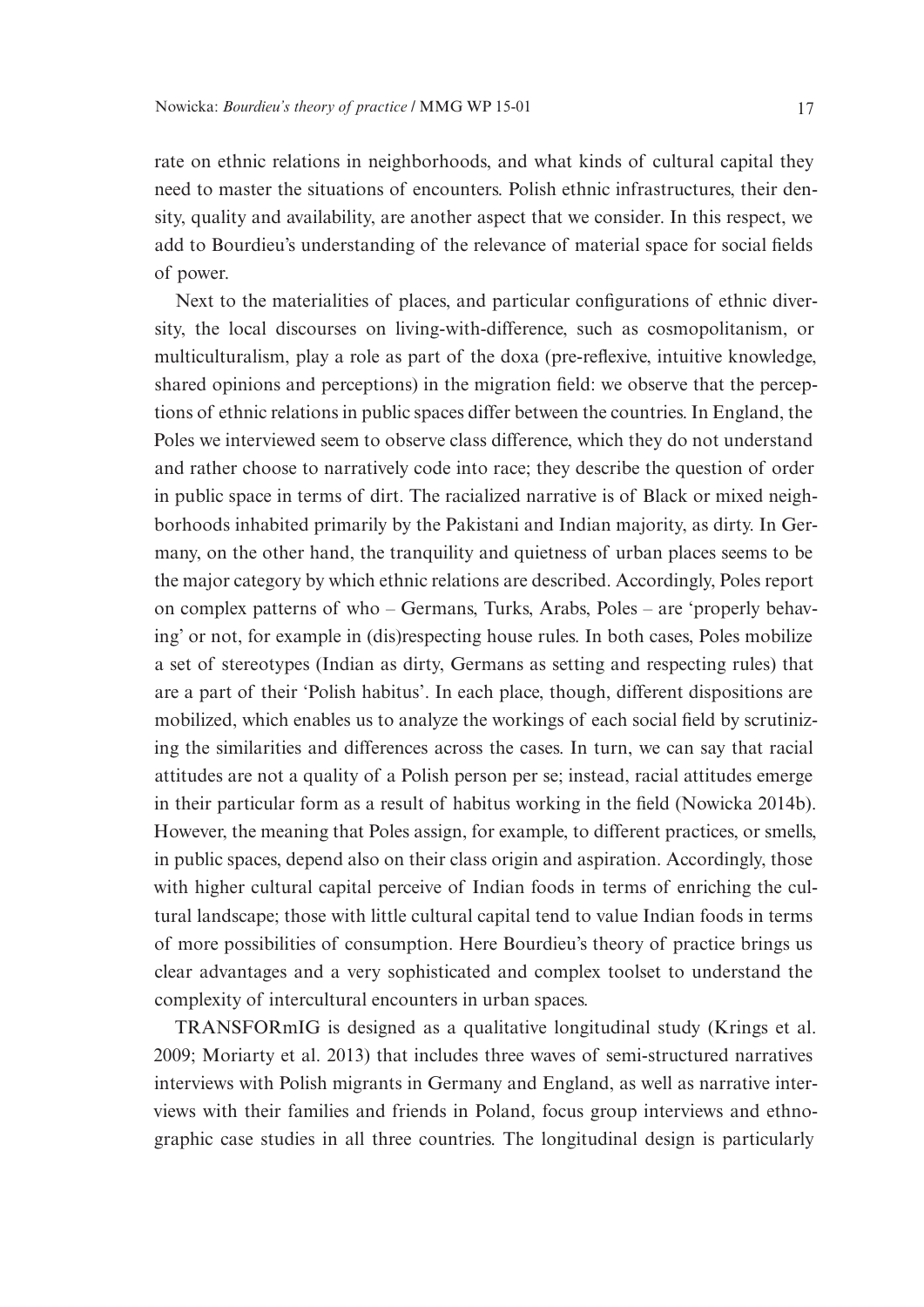appropriate for examining changes in values and attitudes over time; it draws, attention to the transformations of context in which values emerge and change. Finally, there are obvious parallels between the longitudinal research and Bourdieu's epistemological and conceptual framework (McLeod 2003). We expect that repeated interviews will provide us with rich material on the conditions, stages and mechanisms of transformations of migrant habitus.

## 4. Gaps in Bourdieu's theory in relation to transnational migration

Notwithstanding the merits and obvious benefits of applying Bourdieu's theory of practice to the study of migrants, TRANSFORmIG also faces a number of challenges related to certain gaps in Bourdieu's work. I focus here on two major challenges: adaptation of Bourdieu's framework to the study of transnational migration, and – closely linked to it – the problem of how to research transnational transfers between migrants and their non-migrant peers back home.

Bourdieu has been criticized, as have been many other classical sociologists, for the 'methodological nationalism' underlying his research (Beck and Grande 2007; Wimmer and Glick Schiller 2002; Painter 2000). Moreover, when defining the notion of capital, Bourdieu had the French academic system in mind, and authors using the concept have needed to adapt his definition to different, albeit national, cultural contexts (Lamont and Lareau 1988). Recently, some authors have used selected elements of Bourdieu's theory in a global or transnational context (Lingard et al. 2005; Kelly and Lusis 2006; Erel 2010). It is possible when we consider that the concept of field as defined by Bourdieu is primarily metaphorical and social, and not geographical. Research shows that Polish migrants are engaged in fields that cross nation-state borders. In consequence, we ought to investigate social fields that can be 'here' or 'there', and see them as intertwined through the figure of the migrant. It means that one of our tasks is to scrutinize how cultural capital is circulated across national borders between fields and to analyze how geographical locations are crucial to the possibilities of appreciation and validation of capital (Nowicka 2013).

In the context of TRANSFORmIG, the challenge is twofold: first, we need to adequately capture the transnational dimension of dispositions and practices; second, we need to consider transnational fields as sites for the transmission of capital. Our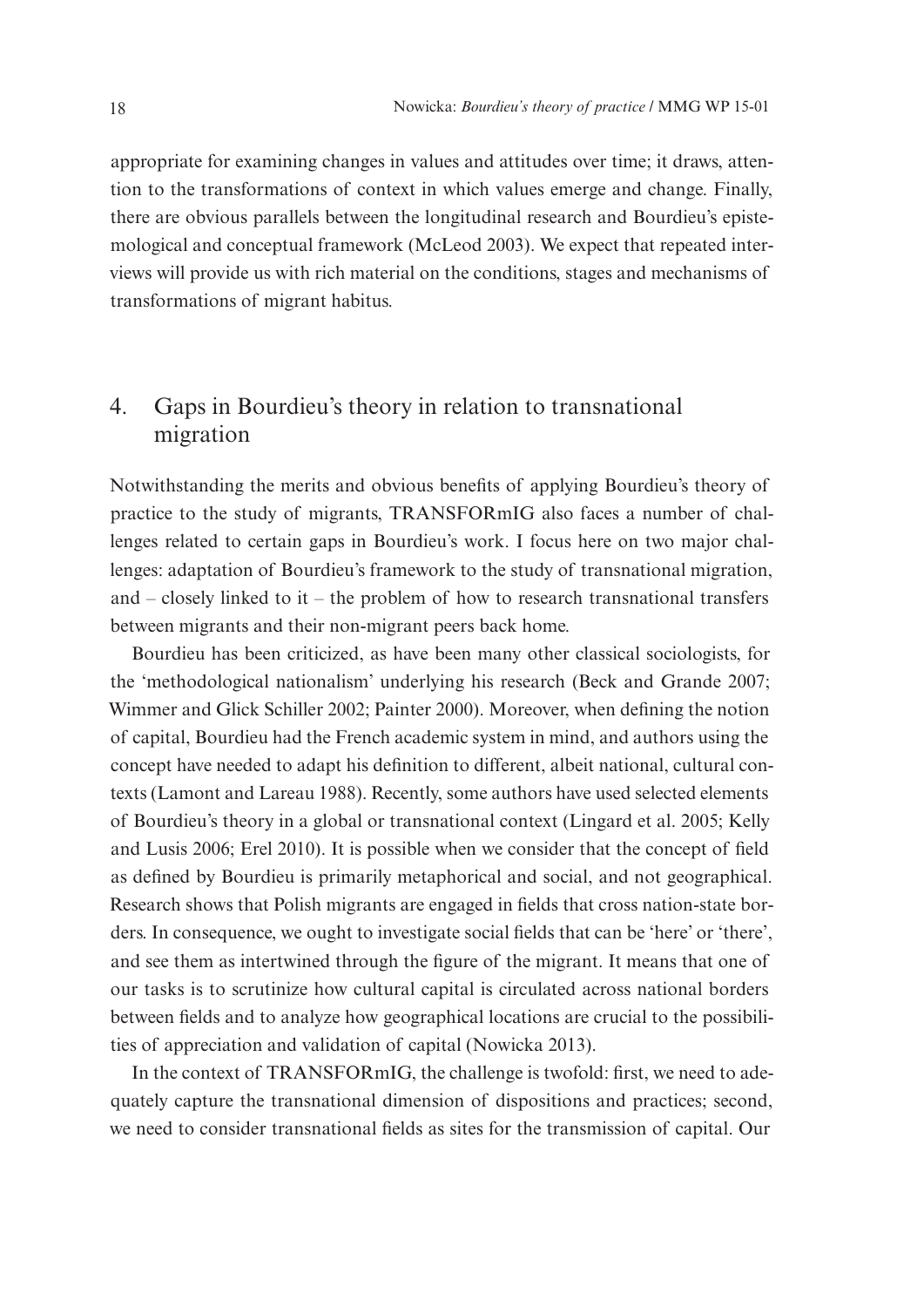previous research has proved that transnational orientations impact Polish migrants' career and educational decisions. For example, Polish migrants in the UK successfully evade the discrepancy between the economic gain and the loss of status by switching between the British and Polish reference systems, where earnings and social positions count differently (Eade and Grapich 2007; Nowicka 2012). If we consider knowledge of other ethnicities or races as being constituted within networked systems, we see that the self-understanding of Polish migrants as 'better racists' emerges through their orientation towards their Polish friends in Poland (Nowicka 2014a). Also, Poles tend to 'explain' their experiences with ethnic and religious diversity to their peers in Poland by using knowledge frames that are familiar to their Polish friends: exemplarily, Black people are compared to Gypsies in their loudness, as Gypsies' situation in Poland is much discussed in Polish media, and the negative stereotypes towards this group in Poland are strong (Kwadrans 2004). More general phenomena encountered by Poles, such as the residential segregation of Black immigrants in the UK, is also explained by Polish research participants transnationally through the comparison to the situation of the newcomers from Poland without sufficient knowledge of English, who first immerse in ethnic networks in the UK, as they previously did in Chicago (Nowicka 2014a).

For TRANSFORmIG such transnational frames of reference, the establishing of comparisons and the negotiation of shared meanings across transnational fields is of key interest. The project scrutinizes patterns of communication within transnationally spanning social networks of migrants (Krzyzowski and Nowicka 2014). This interests us for two reasons: first, we see the transnational rooting of migrant dispositions, which impacts how they encounter diversity in Germany and England; second, we are interested in the meaning of these encounters in the sense of how they impact on the spread of tolerance towards diversity to the space of origin of migrants.

Yet, in this respect we see the major challenges of Bourdieu's theory, relating to the position of interactions and 'manifest relations'.(de Nooy 2003). Bourdieu was primarily interested the logic of fields of power, and in objective relations between the positions in the fields. For the theory of fields, the mechanisms of intergenerational transfers of habitus, and in particular in the role of family and the educational system as agents of cultural reproduction are of key importance. Bourdieu assumes that reproduction proceeds through perception, appreciation and action. Accordingly, information that is contrary to existing schemata is more likely to be perceived. By appreciation, social actors evaluate practices in terms of liking and disliking, tending to take over the first category. By mimesis, Bourdieu terms an unconscious imitation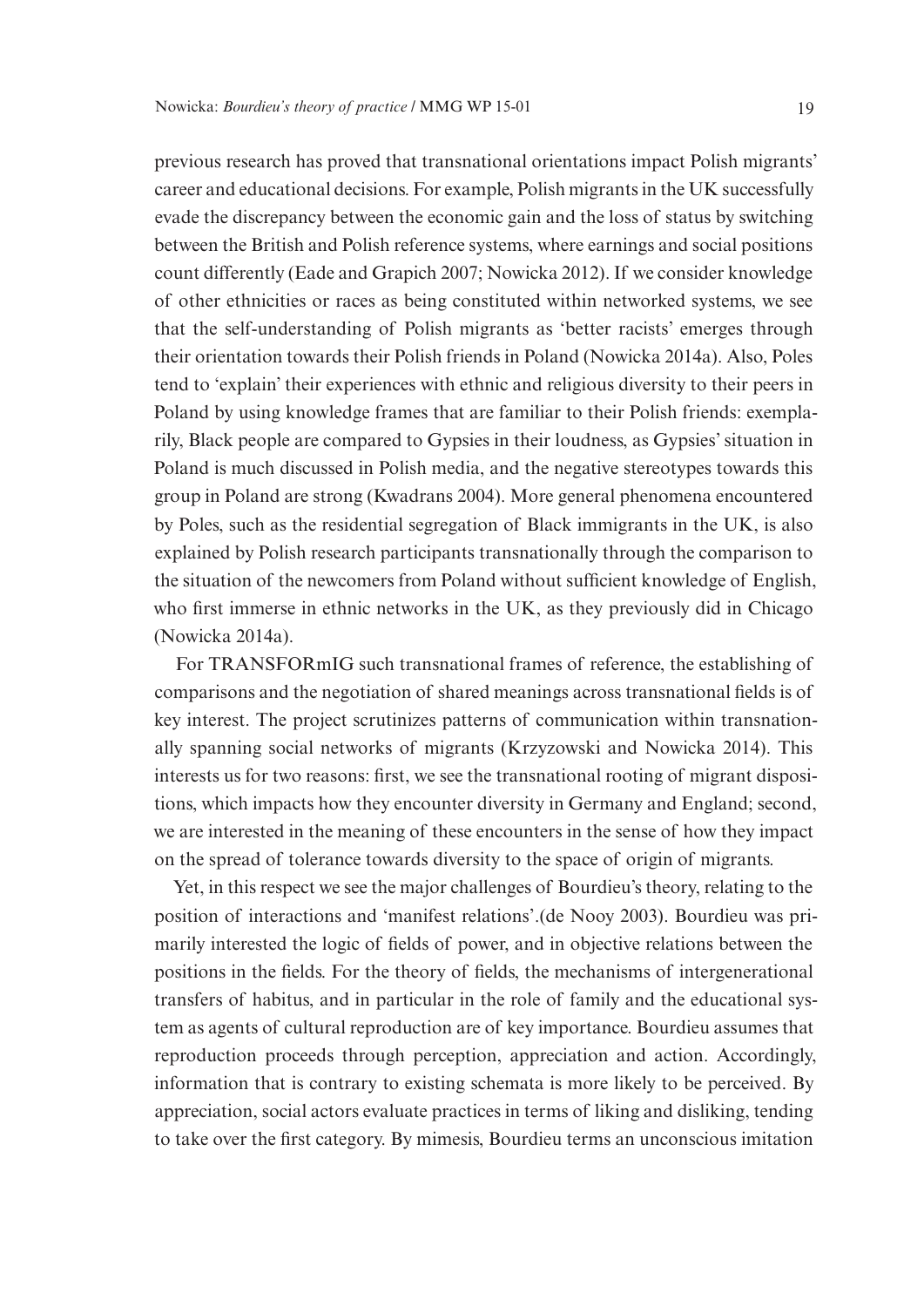of action (Bourdieu 1977). These three mechanisms enable the adaptation of habitus to new conditions in the field, or to a new field. Mimesis might play a crucial role for the transfer of habitus between people and fields when it involves an 'encoding of the underlying meaning of practice' (Sieweke 2014).

Social actors know, according to Bourdieu, how to 'play the game' because of their socialization. They might not know it if they enter a field that is new to them (hysteresis) but to some extent they learn a new practice, and their habitus changes. Can this habitus be 'passed on'? Scholars interested in the timing and success of cultural transfer argue for the need to conceptually supplement Bourdieu's framework, and reach as far as cognitive science and neuroscience to do so (Sieweke 2014). Some hints on possible mechanisms involved in the transfer (but also transmutation) of habitus from one culture to another are provided by studies on the literary diffusion of concepts, ideas, myths and stories. They point towards processes of simplification, elaboration and loss of certain qualities and characteristics of transferred objects and ideas while they become adapted to local conditions (ex. Bartlett 1932; Duveen 2007; Saito 1996). From the study of cultural transfers within ethnic minority groups, we know that social actors might not be transferring their cultural capital equally intense over time, and new models are required in order to understand the conditions for such changes (Mchitarjan and Reisenzein 2013). Finally, a more detailed model of transfer needs to dedicate closer attention to the 'recipient' of transfer, in particular when he or she is involved in many fields, and this involvement may influence the readiness and possibilities to change one's own habitus.

The processes of transfer are neither straightforward nor are they automatic or [self-evident](http://www.merriam-webster.com/dictionary/self-evident) (Devine 2004). Transfer is a product of social interactions, and these take place in and through reference to the field; therefore, we need to consider the relations of power and field's doxa to understand them. Social actors may not always be able or willing to transfer, their interests may be unequally distributed over time, they might encompass different potential recipients, and they depend on the individual perceptions of the field in which actors are embedded; these aspects are subject to empirical examination (Jæger and Breen 2013; Breckner 1999).

Migrants' transnationalism seems to increase their self-reflexive capabilities, which impacts on both how their habitus is transformed in the course of exposure to diversity, as well as how they transfer their attitudes through their social networks. However, Bourdieu considers the ongoing and steady transformations of habitus to be largely unreflexive. Yet, when the "best fit" between habitus and field is desirable, for example when immigrants seek better positions and opportunities to improve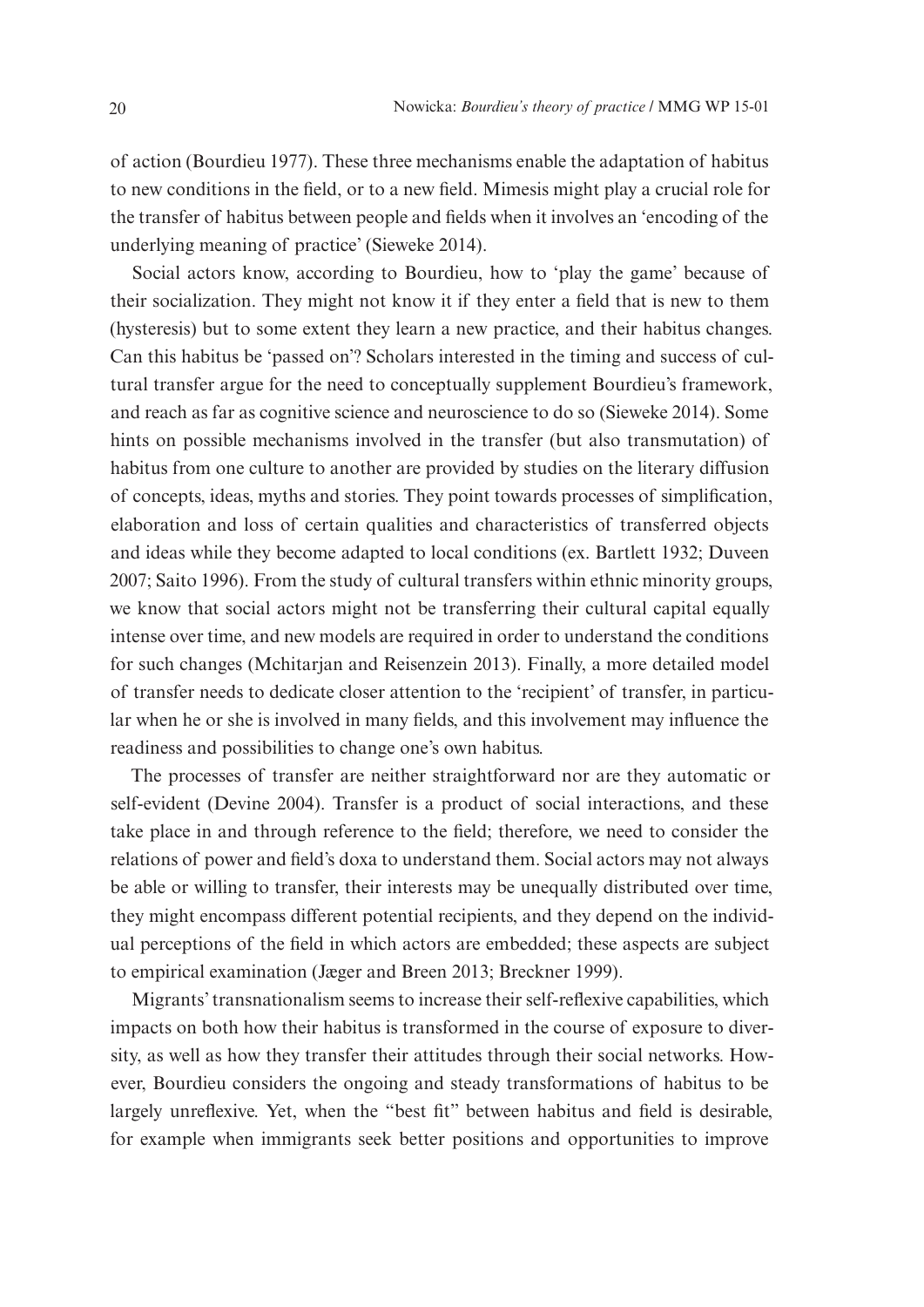their social status abroad, habitus transformation might be a consciously regulated process that results in the matching of altered habitus with the new field structures (Hardy 2012: 143; Bourdieu 1994: 116). Migration scholarship acknowledges such conscious adoptions of new cultural elements by people who switch between multiple socio-cultural contexts (Plüss 2009; Ho and Bauder 2012; Butcher 2011). It is also known that migrants negotiate the social positions they take on in their new place of residence, and they mobilize, enact and validate their cultural capital through various mechanisms (Erel 2010; Nowicka 2013). For Bourdieu (1994: 11), consciousness and reflexivity are both cause and symptom of the failure of immediate adaptation to the situation because one is unsure how to behave and what to do. On the other hand, habitus might seem unconscious to the actors if they lack opportunities for alternative practices (Adams 2006). As Kelly and Lusis (2006) show, migrants might incorporate those norms and values of the host society that largely fit their aspirations; these then become a framework in which they re-valuate their own social, cultural and economic capital, without being aware of how their habitus enables these judgments and practices. In this sense, we might need to distinguish between actors being or becoming aware of their habitus understood as the norms and values people have, and refleting on how their habitus (a set of dispositions) enacts particular practices. In other words, actors might be self-reflexive and declare how their outlooks evolved in the new socio-cultural context, for example when the field imposes on them to declare their own identity in ethnic terms (Tabar and Noble, in press). Still, they can be unable to consciously grasp how their practices reproduce particular power-structures, for example racism or discrimination (Weiss 2001) or gender inequalities (Adkins 2003). In this sense, reflexivity might not be socially and personally transformative; this is in particular the case when social actors do not possess sufficient power and resources (Adam 2006; Mitchell and Green 2002).

While we ought to be careful not to overestimate the role of self-reflexivity, we need to explore its twofold meaning: first, reflexivity might enable faster adaptation to new conditions (thereby as Bourdieu notices, the effect of reflexivity might also be reversed). Second, reflexivity might enable social actors who move across fields to transfer newly established dispositions to others. Migrants make a particularly appealing case for the study of transformation of habitus and transfer of newly acquired dispositions across fields: migrants often experience multiple forms of exclusion and domination, or they are prompted by national politics of identity, to develop an ethnic understanding of the self (Tabar and Noble, in press) which requires a high degree of self-reflexivity (Erel 2009). Gültekin (2003: 214) argues that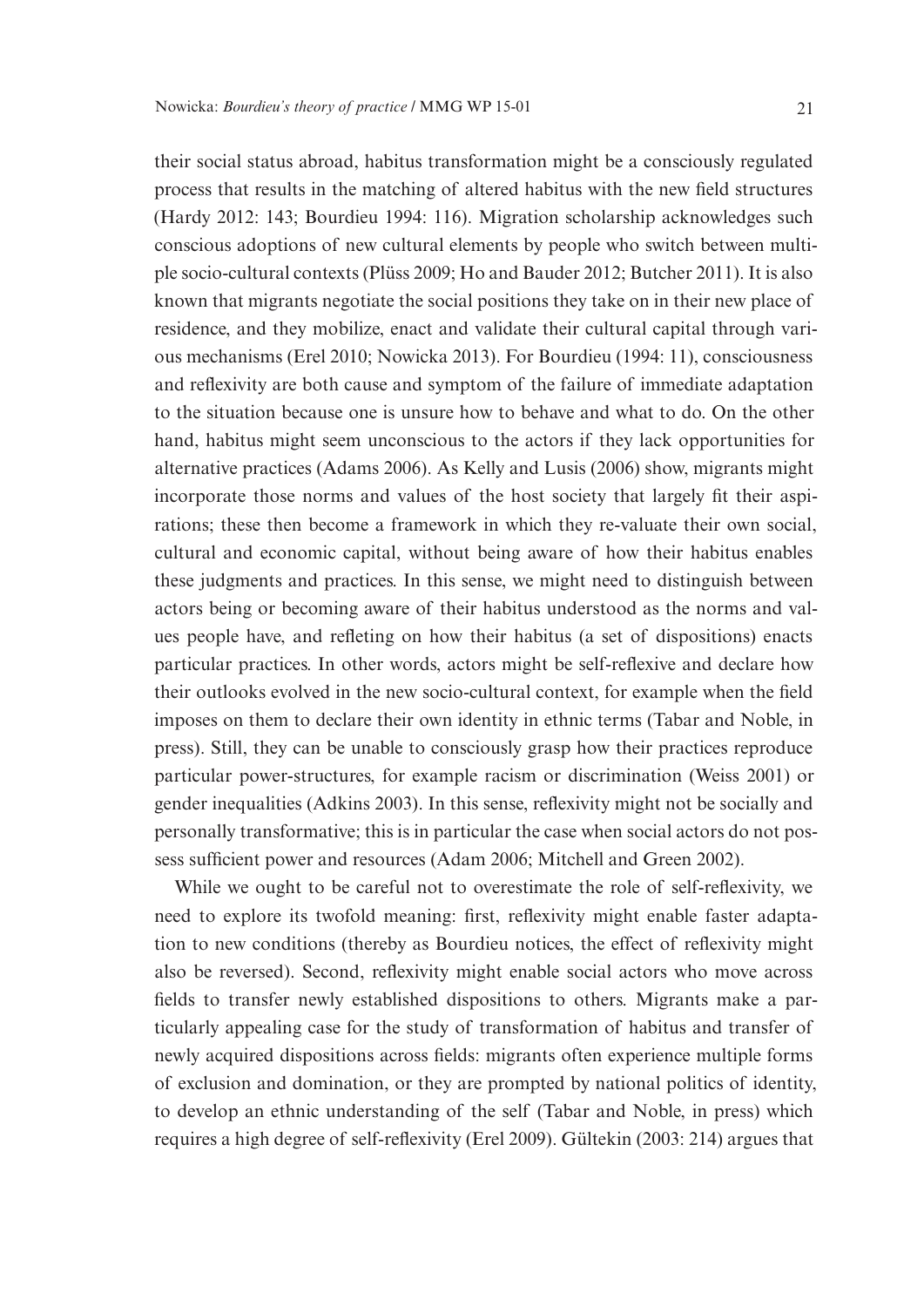in particular migrants who maintain close links to home society demonstrate great self-reflexivity that relies on their double orientation (also Nowicka 2012; 2014) to the values and outlooks of the country of origin and of immigration. A vast number of studies documents the multiple ways migrants communicate on regular basis with their families and friends in the country of origin (Vertovec 2004). The exchange over different means of distant communication helps migrants to establish a sense of shared space and time with their relatives and friends back home (Wilding 2006). Yet, while we have now quite a complete picture of use of ICTs by migrants, and we know how transnational migrants maintain intimacy across distance, we still know little about the exact content of communication between migrants and their families and friends back home. The existing scholarship lets us suspect a great variety of content being distributed through different tools, across different situations, times and spaces. People report from their daily live in their new places, thereby sharing their excitements of the moment as well as ideas, thoughts, beliefs, opinions and emotional needs.

TRANSFORmIG carefully considers reflexivity both as a quality of individual habitus and as a research method (Bourdieu 1994). Both could be increased through forms of sociological enquiry that support verbalizing the otherwise hardly conscious. Bourdieu used photography in his own fieldwork, and TRANSFORmIG follows Sweetman's (2009) suggestion to apply images to foster the process of revealing habitus and illuminating practices. Visual material, for example photographs taken upon our request by migrants, is used to generate narrations during, semi-structured interviews, individual narrative and group interviews, and it is an integral part of ethnographic research.

#### 5. Foresights

After the first year of data collection, TRANSFORmIG is much aware of the challenges that it faces in the stage of data analysis and the interpretation of results within Bourdieu's theory of practice. We envision two main questions: first, as discussed, we need to specify how habitus transforms in fields that are transnational. Thereby, we need to address how to adequately analyze the complexity of such transnational fields, and how national discourses intersect with the transnational span of social fields. We also need to decide whether migrants simply juggle "cleft habitus"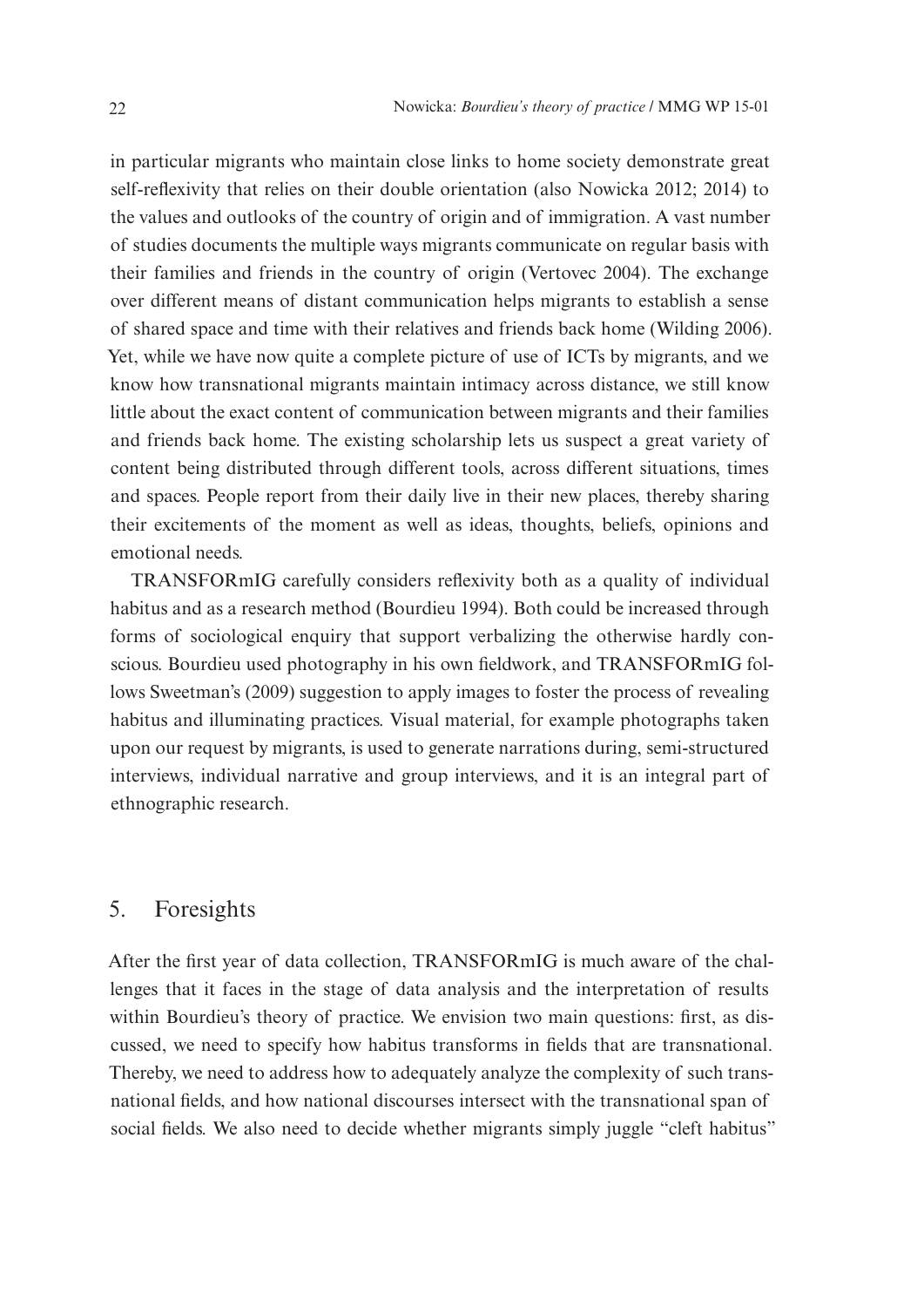and navigate the dissonance between the norms and practices acquired prior to and post-migration or whether their habitus transforms to the extent that it loses its past qualities. What is the nature of the corrections and adjustments of one's habitus? Further, we need to explore the mechanisms of such transformations (or the lack thereof), and consider their temporal sequence. Second, we need to explain the transfer of habitus within social networks. We consider inputs from other research, reaching as far as cognitive science and neuroscience, or studies into the literary diffusion of concepts, ideas, myths and stories, insofar as they are fruitful for the conceptual expansion of Bourdieu's model of transmission of habitus, and yet we are aware of the challenge of remaining faithful to the intellectual heritage of Pierre Bourdieu.

Nevertheless, we believe TRANSFORmIG will further the development of a number of theories and approaches, including contact theory, international migration theory, cosmopolitanism debate and general social theory, including theories of social change. Contact theory will benefit significantly from a transnational perspective and in addressing the issue of the transfer of attitudes along social networks spanning across different locations, as well as from a comparative approach. The project will contribute to the theory and methodology of studies on international migration, in particular, by investigating areas such as 1) culture and attitudes, and 2) sending countries and their transformation, which both are still largely unexplored. By combining these two aspects, TRANSFORmIG will address persistent questions about the relationship between migration and socio-cultural transformation. Finally, TRANSFORmIG will add to the understanding of how social transformation of whole societies depends upon the spread and transformation of values through social networks, and thus complement the research and theory on structural and institutional changes in Europe.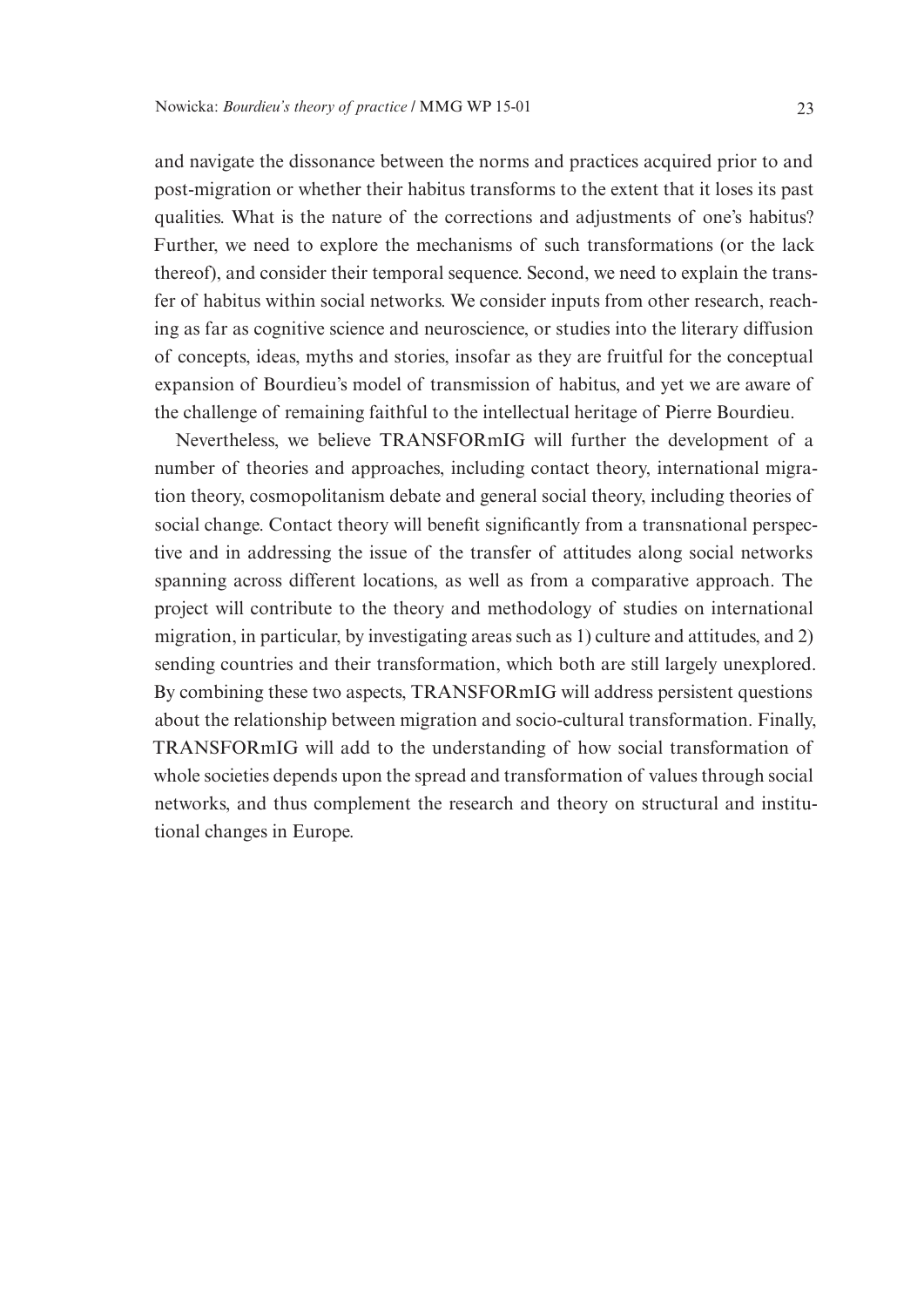#### References

- Adams, M. (2006). 'Hybridizing Habitus and Reflexivity: Towards an Understanding of Contemporary Identity?' *Sociology*, 40 (3): 511-528.
- Adkins, L. (2003). 'Reflexivity: Freedom or Habit of Gender?' *Theory, Culture & Society*, 20(6): 21-42.
- Alba, R., and Nee, V. (2003). *Remaking the American Mainstream: Assimilation and the New Immigration*. Cambridge, MA: Harvard University Press.
- Amin A. (2008). Collective culture and urban public space, *City*, 12(1): 5-24.
- Amin, A. (2002). 'Ethnicity and the multicultural city: living with diversity', *Environment and Planning A*, 34(6), 959-980.
- Amin, A. (2012). *Land of Strangers*. Cambridge: Polity Press.
- Bartlett, F.C. (1932). *Remembering: A Study in Experimental and Social Psychology*. Cambridge: Cambridge University Press.
- Bauder, H. (2005). 'Habitus, rules of the labour market and employment strategies of immigrants in Vancouver, Canada', *Social & Cultural Geography*, 6(1), 81-97.
- Beck, U. and Grande, E. (2007). *Cosmopolitan Europe.* Cambridge: Polity.
- Berry, J. W. (1980). 'Acculturation as varieties of adaptation'. In: A. Padilla (ed.) *Acculturation: Theory, Models and Some New Findings*. 9-25. Boulder: Westview.
- Berry, J. W. (1997). 'Immigration, Acculturation and Adaptation', *Applied Psychology*, 46(1), 5-68.
- Binnie, J. ., Holloway, J, Millington, S. and Young, S. (eds) (2006). *Cosmopolitan Urbanism*. New York: Routledge.
- Bourdieu, P. (1977 [1972]). *Outline of the Theory of Practice*. Cambridge: University Press.
- Bourdieu, P. (1986): The Production of Belief: Contribution to an Economy of Symbolic Goods. In: Collins, R., Curran, J., Garnham, N., Scannel, P. (eds.) *Media, Culture and Society: A Critical Reader*. London: Sage.
- Bourdieu, P. (1988). *Homo academicus*. Stanford: University Press.
- Bourdieu, P. (1990 ⦋1980⦌). *The logic of Practice*. Cambridge: Polity.
- Bourdieu, P. (1993 [1980]). *Sociology in Question*. London: Sage.
- Bourdieu, P. (1994 [1987]). *In Other Words. Essays towards a Reflexive Sociology*. Cambridge: Polity.
- Bourdieu, P. (1999 [1993]). The Weight of the World. Social Suffering in Contemporary Soci*ety*. Cambridge: Polity.
- Bourdieu, P. (2000a [1997]). *Pascalian Meditations*. Cambridge: Polity Press.
- Bourdieu, P. (2000b). 'Making the economic habitus: Algerian workers revisited', *Ethnography*, 1(1), 17-41.
- Bradbury, M. (1999). *Representations of Death: A Social Psychological Perspective*. Psychology Press.
- Breckner, I. (1999). 'Soziales in der Stadt des 21. Jahrhunderts: Beschaffenheit und Perspektiven', *Vorgaenge* 38/1, 83-92.
- Burrell, K. (ed.) (2009). *Polish Migration to the UK in the 'New' European Union: After 2004*. Farnham: Ashgate.
- Butcher, M. (2011). *Managing cultural change: Reclaiming synchronicity in a mobile world*. Farnham, Burlington, VT: Ashgate.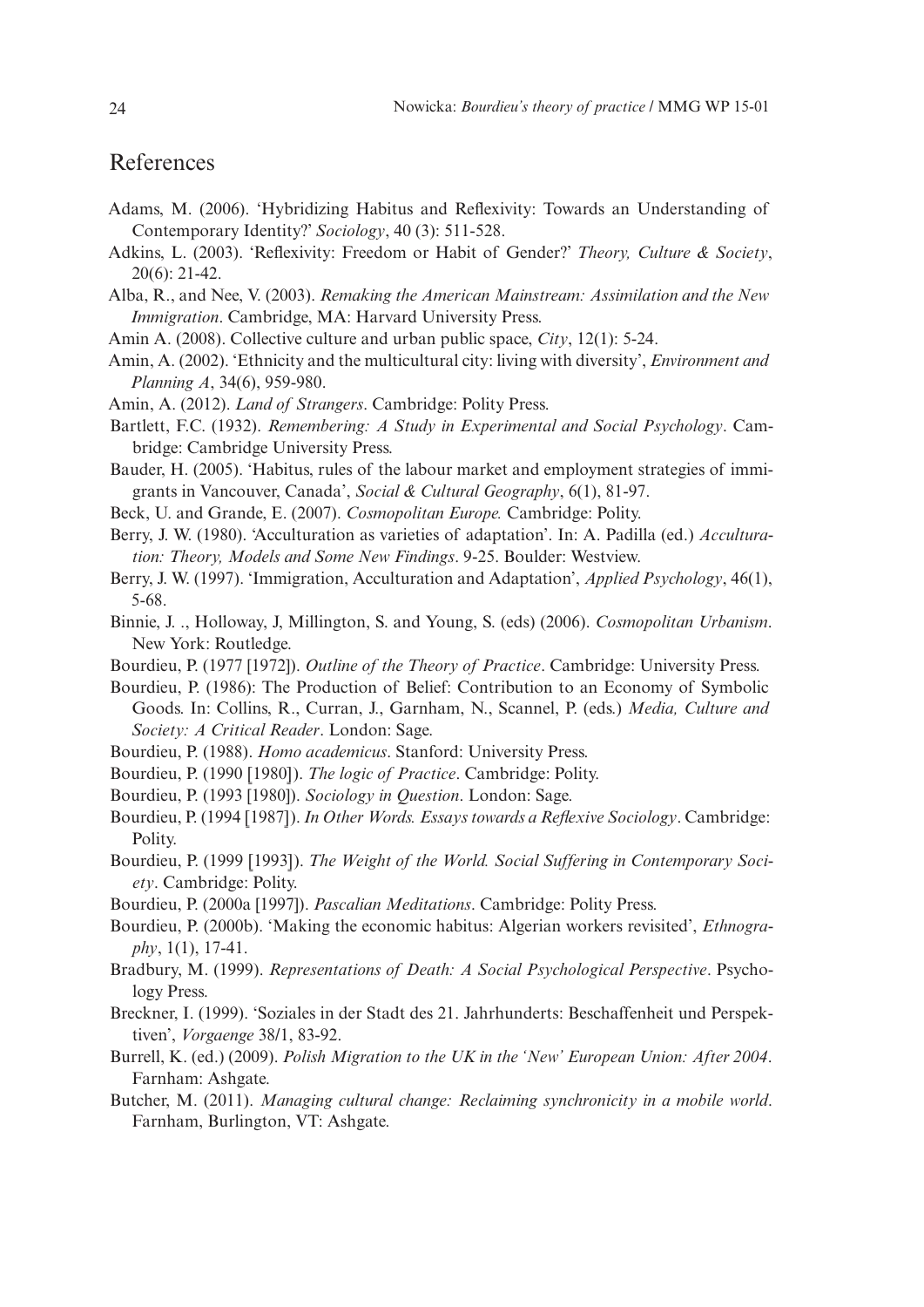- Calhoun, C. (2003). '**[Pierre Bourdieu](http://eprints.lse.ac.uk/42559/)'**. In: G. Ritzer (ed.) *The Blackwell Companion to Major Social Theorists*. 274-309. Malden: Blackwell Publishing.
- Clayton, J. (2009). 'Thinking Spatially: Towards an Everyday Understanding of Inter-Ethnic Relations', *Social & Cultural Geography* 10: 481-98.
- Datta, A. and Brickell, K. (2009). "*We have a little bit more finesse as a nation*": *constructing the Polish worker in London's building sites', Antipode*, 41 (3), 439-464.
- de Nooy, W. (2003). Fields and networks: correspondence analysis and social network analysis in the framework of field theory, *Poetics* 31: 305-327.
- Devine, F. (2004). *Class Practices: How Parents Help Their Children Get Good Jobs*. Cambridge: Cambridge University Press.
- Duveen, G. (2007). Culture and social representations. In: J. Valsiner and A. Rosa (eds.) *The Cambridge Handbook of Sociocultural Psychology*. 543-559. Cambridge: Cambridge University Press.
- Eade, J. and Grapich M. (2007). *Class and ethnicity: Polish migrant workers in London.* Swindon: ESRC.
- Erel, U. (2009). *Migrant women transforming citizenship: Life-stories from Britain and Germany*. Farnham, England, Burlington, VT: Ashgate.
- Erel, U. (2010). 'Migrating Cultural Capital: Bourdieu in Migration Studies', *Sociology*, 44, 642-60.
- Gawronski, B. and Payne, B.K. (eds) (2010). *Handbook of Implicit Social Cognition: Measurement, Theory, and Applications*. New York: Guilford Press.
- Glick Schiller, N., Caglar, A. and Guldbrandsen, T. C. (2006). 'Beyond the ethnic lens: locality, globality, and born-again incorporation', *American Ethnologist*, 33 (4), 612-633.
- Glick Schiller, N. and Irving, A. (eds) (2014). *Whose Cosmopolitanism? Critical Perspectives, Relationalities and Discontent*. Oxford: Berghahn Books.
- Gordon, M. M. (1971). 'The nature of assimilation and the theory of the melting pot'. In: E. P. Hollander and R. G. Hunt (eds) *Current perspectives in social psychology*. 3rd edition. 102-114. New York: Oxford University Press.
- Gültekin, N. (2003). *Bildung, Autonomie, Tradition und Migration: Doppelperspektivität biografischer Prozesse junger Frauen aus der Türkei*. Wiesbaden: VS Verlag.
- Hall, S. (1993). 'Culture, community, nation'. *Cultural Studies*, 7 (3), 349-363.
- Hardy, Ch. (2012). Hysteresis. In: M. Grenfell (ed) *Pierre Bourdieu: Key Concepts*. Durham: Acumen.
- Hewstone, M. (2009). *Living apart, living together? The role of intergroup contact in social integration.* MMG Working Paper WP 09-12, http://www.mmg.mpg.de/fileadmin/user\_ upload/documents/wp/WP\_09-12\_Hewstone\_Intergroup-contact.pdf, date accessed 17 November 2014.
- Ho, M. and Bauder, H. (2012). We are Chameleons: Identity Capital in a Multicultural Workplace. *Social Identities*, 18 (3), 281-297.
- Howarth, C. (2006). 'How social representations of attitudes have informed attitude theories: the consensual and the reified', *Theory and Psychology*, 16 (5), 691-714.
- Jæger, M. M. and Breen, R. (2013). 'A dynamic model of cultural reproduction'. The Danish National Centre for Social Research, Working Paper 3/2013.
- Jo, H. (2013). 'Habitus Transformation: Immigrant Mother's Cultural Translation of Educational Strategies in Korea', Asia-Pacific Education, Language Minorities and Migration (ELMM) Network Working Paper Series 6-4-2013.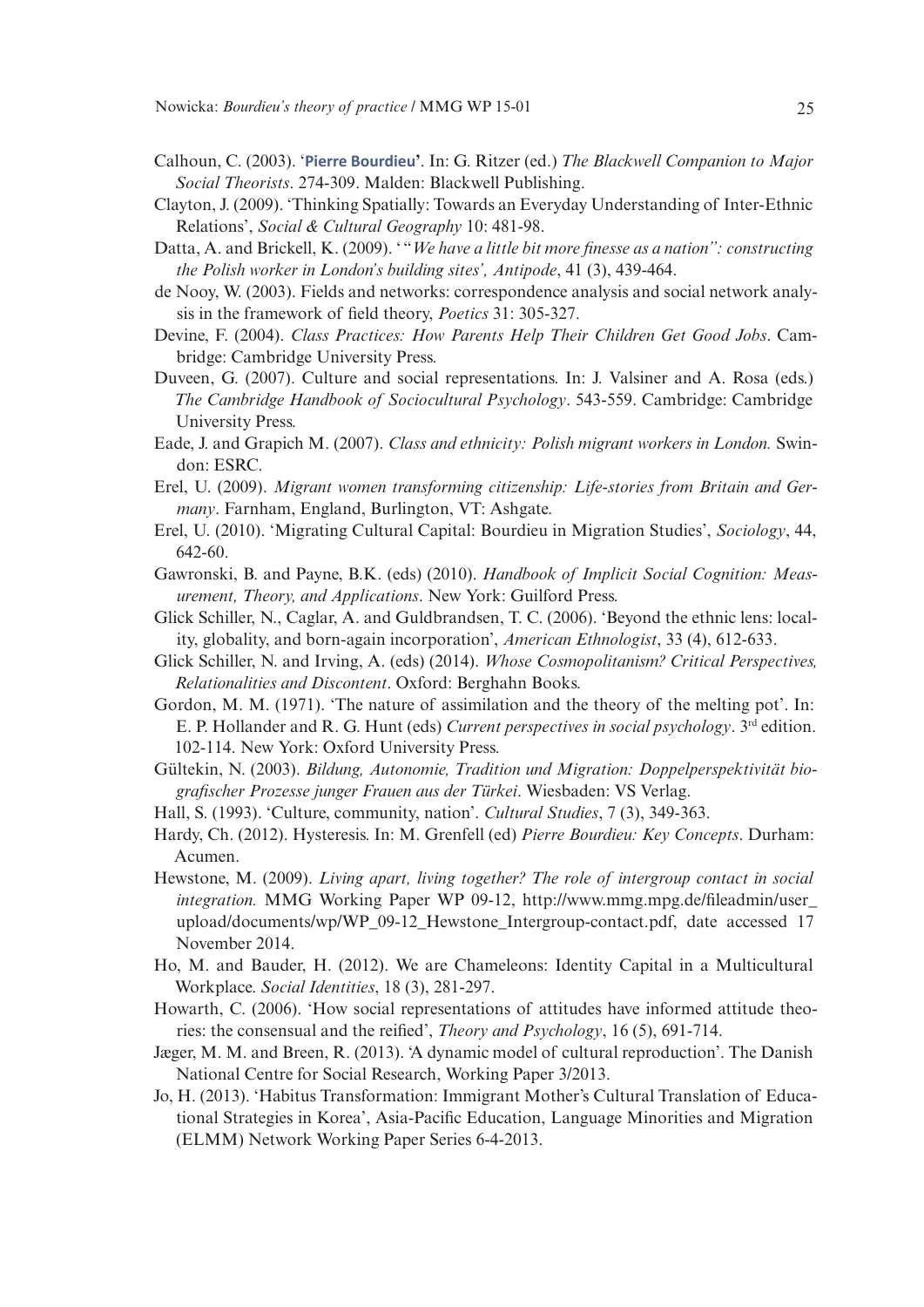- Kelly, P. and Lusis, T. (2006). 'Migration and the Transnational Habitus: Evidence from Canada and the Philippines', *Environment and Planning A*, 38, 831-47.
- King, R. Dalipaj, M. and Mai, N. (2006). 'Gendering Migration and Remittances: Evidence from London and Northern Albania', *Population, Space and Place*, 12, 409-434.
- Koch R. and Latham A (2011). 'Rethinking urban public space: Accounts from a junction in West London', *Transactions of the Institute of British Geographers* 37(4): 515-529.
- Krings, T., Bobek A., Moriarty, E., Salamonska, J. and Wickham, J. (2009). 'Migration and Recession: Polish Migrants in Post-Celtic Tiger Ireland', *Sociological Research Online*, 14(2).
- Krzyzowski, L. (2013). *Polscy migranci I ich starzejacy sie rodzice*. Warsaw: Scholar.
- Krzyzowski, L. and Nowicka, M. (2014). *Nie tylko pieniądze. Transfery społeczne w transnarodowych sieciach polskich migrantów*. Meeting of the Polish Sociological Association, AGH Krakow, 10th December 2014.
- Kwadrans, L. (2004). 'Nietolerancja wobec mniejszości narodowych i grup etnicznych: przykład Romów', *Nationalities Affairs* (Sprawy Narodowościowe), issue: 24-25: 181-92
- Lamont, M. and Lareau, A. (1988). 'Cultural Capital: Allusions, Gaps and Glissandos in Recent Theoretical Developments', *Sociological Theory* 6(2), 153-68.
- Levitt, P. (2001). *The Transnational Villagers.* Berkley: University of California Press.
- Levitt, P. and Lamba-Nieves, D. (2011). 'Social Remittances Revisited', *Journal of Ethnic and Migration Studies*, 37(1), 1-22.
- Lingard, B., Rawolle, S. and Taylor, S. (2005). 'Globalising Policy Sociology in Education: Working with Bourdieu', *Journal of Education Policy* 20(6), 759-77.
- Lobo, M. (2010). 'Interethnic Understanding and Belonging in Suburban Melbourne', *Urban Policy and Research* 28: 85-99.
- Maas, A., Salvi, D., Arcuri, L. and Semin, G. (1989). 'Language Use in Intergroup Contexts: The Linguistic Intergroup Bias', *Journal of Personality and Social Psychology,* 37(6), 981- 993.
- Matejskova, T. and Leitner, H. (2011). 'Urban Encounters with Difference: The Contact Hypothesis and Immigrant Integration Projects in Eastern Berlin', *Social & Cultural Geography* 12: 717-41.
- Mchitarjan, I. and Reisenzein, R. (2013). 'Towards a theory of cultural transmission in minorities', *Ethnicities*, 1-27.
- McLeod, J. (2003). 'Why we interview now-reflexivity and perspective in a longitudinal study', *International journal of social research methodology*, 6(3), 201-211.
- Mitchell, W. and Green E. (2002). '"I don't Know what I'd do without our Mam": Motherhood, Identity and Support Networks', *The Sociological Review* 50(4): 1-22.
- Moriarty, E., Krings, T., Bobek, A., Salomońska, J., and Wickham, J. (2013). 'Polish Migration to Ireland: "Free Movers" in the New European Mobility Space'*, Journal of Ethnic and Migration Studies,* 39(1), 87-103.
- Nava, M. (2006). Domestic cosmopolitanism and structures of feeling: the specificity of London. In Yuval-Davis, N., Kannabiran, K. and Vieten, U.M. (eds) *The situated politics of belonging*. London: Sage.
- Nowicka, M. (2012). 'Deskilling in migration in transnational perspective. The case of recent Polish migration to the UK'. Working Paper 112, COMCAD - Center on Migration, Citizenship and Development. Bielefeld.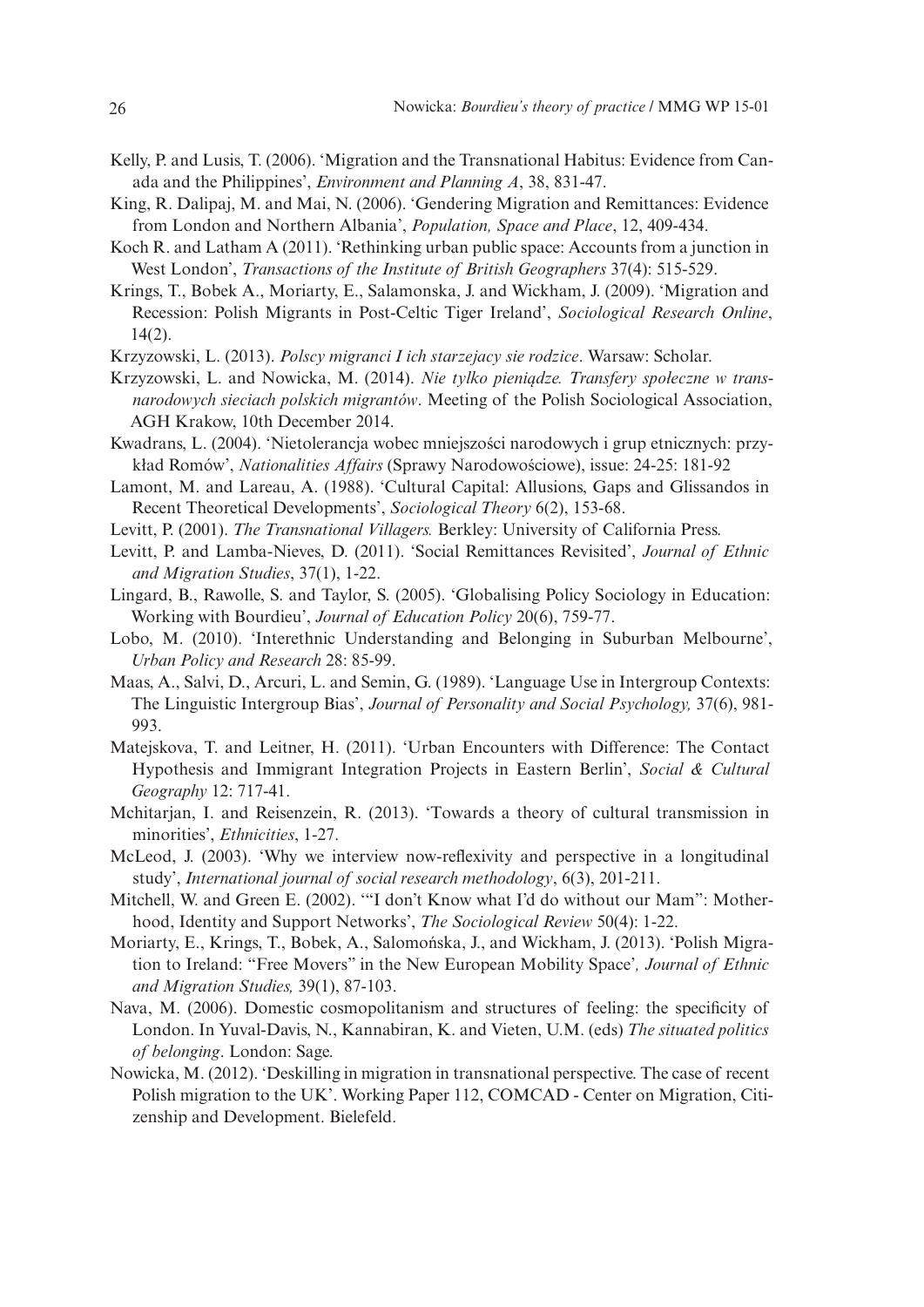- Nowicka, M. (2013). 'Positioning strategies of Polish entrepreneurs in Germany: Transnationalizing Bourdieu's notion of capital', *International Sociology*, 28(1), 28-46.
- Nowicka, M. (2014a). 'Fremdwissen. Lokale und translokale Verortung von Wissen über Andere im Kontext der Migration'. In: D. Bender , Duscha, A., Hollstein, T., Huber, L., Klein-Zimmer, K. and Schmitt, C. (eds) *Orte transnationaler Wissensproduktionen.* Weinheim: Beltz Juventa Verlag.
- Nowicka, M. (2014b). *Migration, Transnationalism and Racism*. Presentation at the Sussex Centre for Migration Research, University of Sussex, Brighton, 29th October 2014.
- Nowicka, M. (2015). Habitus its transformation and transfer through cultural encounters in migration. In: C. Costa and M. Murphy (eds.) *The Art of Application: Bourdieu, Habitus and Social Research*. London: Palgrave.
- Painter, J. (2000). 'Pierre Bourdieu'. In: M. Crang and N. Thrift (eds) *Thinking space*. 239- 259. London: Routledge.
- Plüss, C. (2009). 'Trans-National Biographies and Trans-National Habiti: The Case of Chinese Singaporeans in Hong Kong'. In: D. Heng, S.M. Khairudin *Reframing Singapore: Memory, Identity and Trans-Regionalism*. 195-210. Amsterdam: Amsterdam University Press and ICAS.
- Saito, A. (1996). '"Bartlett's way" and social representations: The case of Zen transmitted across cultures', *Japanese Journal of Experimental Social Psychology*, 35, 263-277.
- Sieweke, J. (2014). 'Imitation and Processes of Institutionalization Insights from Bourdieu's Theory of Practice', *SBR,* 66(1), 24-42.
- Simpson, P. (2011). 'Street performance and the city: Public space, sociality, and intervening in the everyday', *Space and Culture* 14(4), 412-430.
- Sweetman, P. (2009). 'Revealing habitus, illuminating practice: Bourdieu, photography and visual methods', *The Sociological Review*, 57(3), 491-511.
- Tabar, P. and Noble, P. (in press). 'Learning to be Lebanese: fashioning an ethnicised habitus in multicultural Australia'. In: A. Escher, P. Tabar, T. Boos and T. Batrouney (eds) *Palestinian, Lebanese and Syrian Communities in the World: Theoretical Frameworks and Empirical Studies*. Heidelberg: Universitätsverlag Winter.
- Tabar, P., Noble, G. and Poynting, S. (2010). *On Being Lebanese in Australia: Identity, Racism and the Ethnic Field*. Beirut: Institute for Migration Studies and Lebanese American University Press.
- Taylor, M. J., Moran-Taylor, M., and Rodman Ruiz, D. (2006). 'Land, ethnic, and gender change: Transnational migration and its effects on Guatemalan lives and landscapes', *GeoForum*, 37, 41-61.
- Thomas, W. I. and Znaniecki, F. (1919). *The Polish peasant in Europe and America: Monograph of an immigrant group*. Vol. 3. The University of Chicago Press.
- Thrift, N. (2008). *Non-Representational Theory. Space, Politics, Affect*. London: Routledge.
- Triandafyllidou, A. (2011). *Addressing Cultural, Ethnic and Religious Diversity Challenges in Europe: A Comparative Overview of 15 European.* European University Institute, Florence.
- Valentine, G. (2008). 'Living with difference: reflections on geographies of encounter', *Progress in Human Geography*, 32(3), 323-337.
- Valentine, G. and Waite, L. (2012). 'Negotiating Difference Through Everyday Encounters: The Case of Sexual Orientation and Religion and Belief', *Antipode* 44, 474-92.
- Vertovec, S. (2004). 'Cheap Calls: The social glue of migrant transnationalism', *Global Networks* 4(2), 219-24.